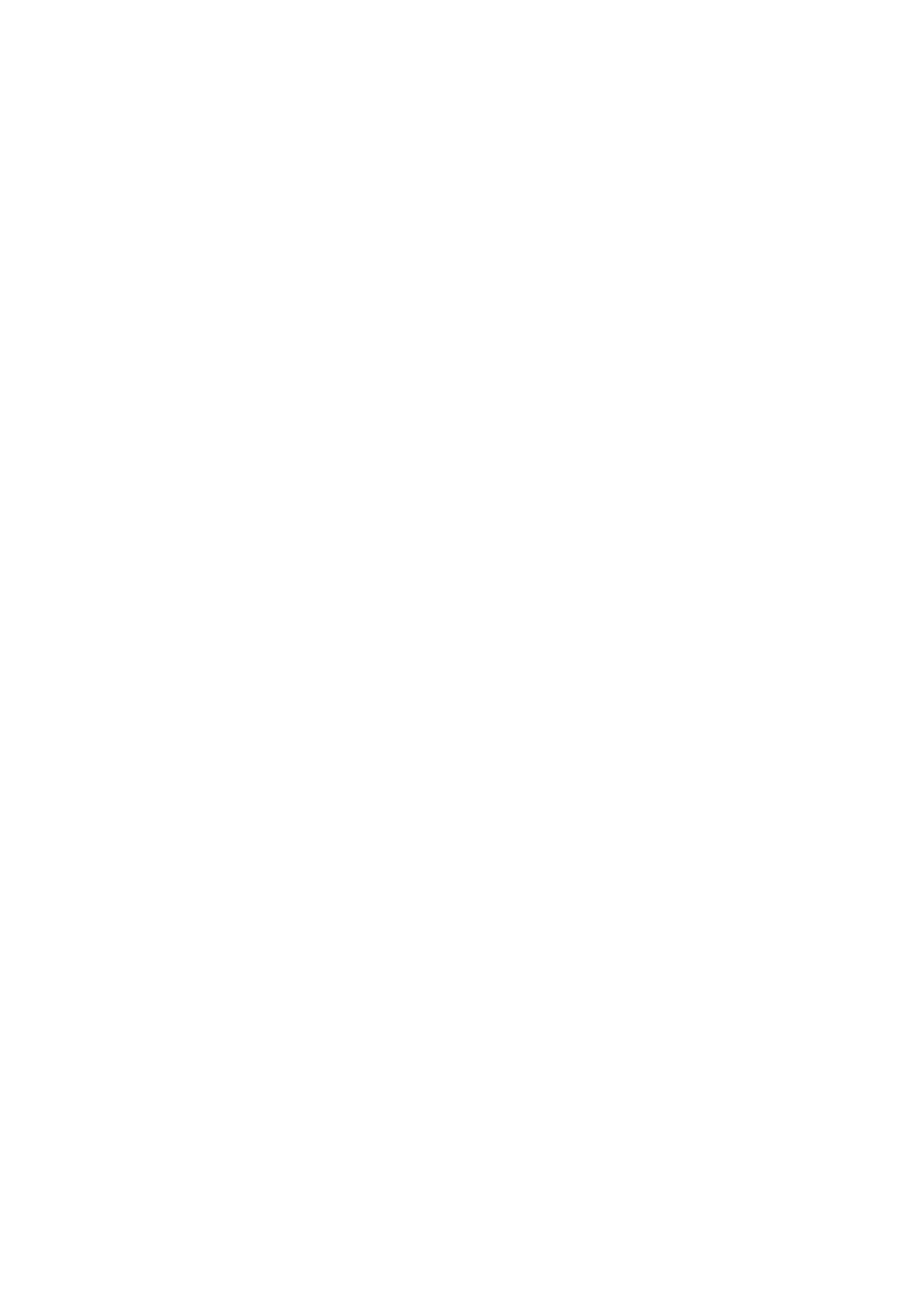# **ENGLISH**

| Chapter for the technician and operator   |  |
|-------------------------------------------|--|
|                                           |  |
|                                           |  |
| 1.3 DESCRIPTION OF THE SYMBOLS  Page GB-4 |  |
|                                           |  |
| 1.5 PREARRANGEMENTS AT PURCHASER'S        |  |
|                                           |  |
| <b>1.6 EMERGENCY OPERATIONS</b>           |  |
|                                           |  |
|                                           |  |
| 1.8 ACOUSTIC PRESSURE LEVEL  Page GB-5    |  |

| <b>Chapter for the technician</b>               |  |
|-------------------------------------------------|--|
|                                                 |  |
|                                                 |  |
|                                                 |  |
|                                                 |  |
|                                                 |  |
|                                                 |  |
| 2.3 RECEPTION OF THE MACHINE  Page GB-10        |  |
|                                                 |  |
| 2.5 IDENTIFICATION OF THE COMPONENTS Page GB-11 |  |
|                                                 |  |

| <b>Chapter for the technician</b>                 |  |
|---------------------------------------------------|--|
|                                                   |  |
| 3.2 ASSEMBLING OF THE COMPONENTS  Page GB-12      |  |
| 3.3 ELECTRICAL CONNECTION  Page GB-14             |  |
| <b>3.3.a</b> Electric oven connection  Page GB-14 |  |
| <b>3.3.b</b> Electric hood connection  Page GB-15 |  |
| 3.3.c Unipotential connection Page GB-15          |  |
|                                                   |  |
|                                                   |  |
|                                                   |  |

## **CHAPTER** *........................................................***4** *Chapter for the technician and operator* **4.1** TYPE OF USE AND

| 4.5 RESIDUAL DANGER AREAS Page GB-17 |  |
|--------------------------------------|--|

| CHAPTER $5$<br>Chapter for the technician and operator                                      |  |
|---------------------------------------------------------------------------------------------|--|
|                                                                                             |  |
| 5.6 MALFUCTIONING, CAUSE AND CURE  Page GB-21<br>5.7 SAFETY THERMOSTAT RECHARGE  Page GB-21 |  |

| <b>CHAPTER</b> |                                                 |  |
|----------------|-------------------------------------------------|--|
|                | Chapter for the technician and operator         |  |
|                | 6.1 ROUTINE AND PLANNED MAINTENANCE  Page GB-22 |  |
|                |                                                 |  |
|                | 6.1.b Ordinary maintenance  Page GB-22          |  |
|                | 6.1.b - a Outer cleaning                        |  |
|                |                                                 |  |
|                | 6.1.b - b Fireproof surface cleaning            |  |
|                | (to be carried out every day)  Page GB-22       |  |
|                | 6.1.c Planned maintenance  Page GB-23           |  |
|                | 6.1.c - a Every 600 hours a careful             |  |
|                | chamber cleaning  Page GB-23                    |  |
|                |                                                 |  |
|                | 6.1.d Maintenance in case of need Page GB-23    |  |
|                | 6.1.d - a Lamp holder replacement  Page GB-23   |  |
|                |                                                 |  |
|                | <b>6.1.d - c</b> Ceiling or bedplate resistance |  |
|                |                                                 |  |
|                | 6.1.d - d Door spring replacement  Page GB-25   |  |
|                |                                                 |  |
|                | 6.1.d - e Door pane replacement  Page GB-26     |  |

| <b>Chapter for the technician</b><br>7.3 DISPOSING OF HARMFUL SUBSTANCES Page GB-27 |  |
|-------------------------------------------------------------------------------------|--|
| WIRING DIAGRAM DM 430-435                                                           |  |
| WIRING DIAGRAM DM 430-435<br>WIRING DIAGRAM DM 430-435                              |  |
| WIRING DIAGRAM DM 630-635                                                           |  |
| WIRING DIAGRAM DM 630-635-930-935                                                   |  |
| WIRING DIAGRAM DB 830-835                                                           |  |
| WIRING DIAGRAM DB 830-835                                                           |  |
| WIRING DIAGRAM DB 1230-1235                                                         |  |
| WIRING DIAGRAM DB 1230-1235                                                         |  |
|                                                                                     |  |

| OVEN CAPTION 430-435 V400/230 Page GB-37          |  |
|---------------------------------------------------|--|
| OVEN CAPTION 630-635-930-935 V400/230  Page GB-37 |  |
| OVEN CAPTION 830-835 V400/230 Page GB-38          |  |
| OVEN CAPTION 1230-1235 V400/230 Page GB-39        |  |
|                                                   |  |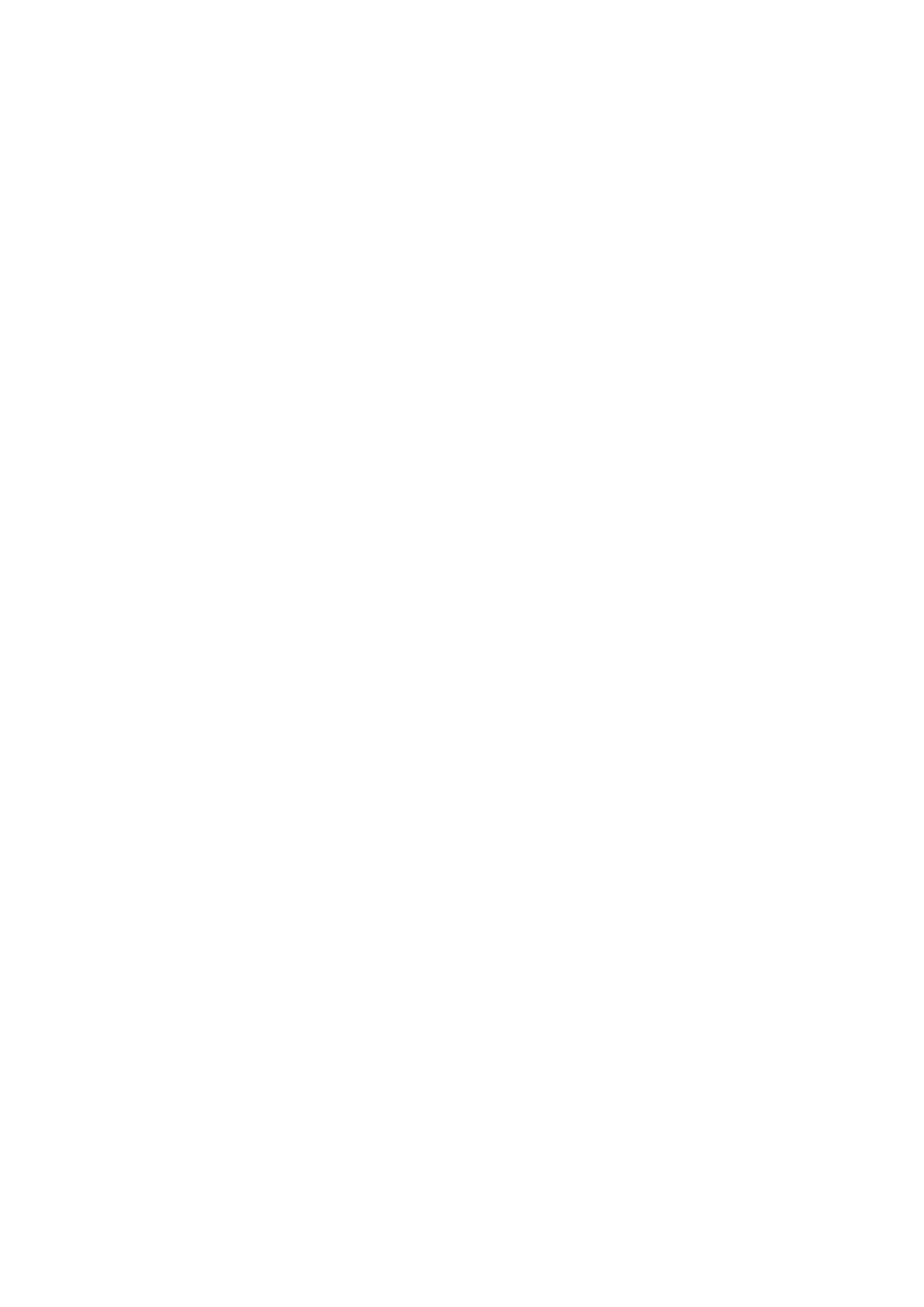General specifications and warning



# **Chapter 1**

#### **1.1 - GENERAL WARNINGS**

- Before starting the oven, user shall carefully read this handbook and be aware of both technical specifications and control elements.
- User should be trained in the use of the oven.
- Before installing the oven, make sure the area the latter shall be placed in is compatible with oven overall dimensions and weight.
- In case of installation or removal of oven parts, only means of lifting & handling being suitable for both weight and geometric characteristics of the part to be lifted/handled shall be utilized.
- Only authorized as well as trained personnel may start, adjust and/or repair the oven. Concerning operations to be carried out on the oven, please refer to this handbook.
- Mechanical and electric parts being inside the oven are protected by panels which are totally closed by means of screws.
- Before carrying out cleaning and/or maintenance operations as well as removing any protection, **make sure the cutout switch is on "OFF" (O),** in order to disconnect power supply to the oven during user's operation.
- Buyer's power supply system shall be equipped with an automatic release system on the upper side of the oven cutout switch and also with an earthing system complying with all accident prevention protection requirements.
- In case of repairs to be done on the main switch or in the main switch area, turn off the power of the electrical line.
- **-** Any inspection and maintenance works requiring the removal of the safety protections are made under the responsibility of the user. **Therefore it is recommended that the above mentioned works are done by authorized and skilled personnel**
- **only.** Make sure that all safety devices (barriers, protections,
- carter, micro-switches, etc.) have not been tampered and are perfectly working. On the contrary, they should be repaired.
- **Do not remove the safety devices.**
- In order to avoid personal risks, only suitable tools should be used, in accordance with the local safety regulations.
- Do not tamper the electric and pneumatic plant or any other mechanism for any reason.
- The oven shall not be left unguarded.
- Wear safety clothing only, approved by the law in force.
- In case of works to be done in a position that cannot be reached from the ground, use safe ladders or lifting devices only, in conformity with the local safety regulations.
- In case of repairs to be carried out near or under the oven, make sure:
- there are no elements which can be started and/or there are no unstable parts on or near the oven.
- To carry out operations on the oven, do not use your hands, but only appropriate tools.
- Do not use your hands or other tools to stop any moving parts.
- Do not use household matches, lighters or free flames near the oven.
- **TAKE HIGHEST CARE TO THE WARNING PLATES BEING ON THE OVEN, WHEN YOU ARE GOING TO CARRY OUT OPERATIONS ON OR NEAR IT.**
- The user is obliged to keep all the warning plates in legible conditions and, if required, to change their position in order to make them fully visible to the operator.
- Moreover the user is obliged to replace any warning plate that, for any reason, has been damaged or is not clearly legible. New warning plates can be obtained through our Technical Service Centre.
- **It is strictly forbidden to carry out repairs when the oven is functioning.**
- In case of malfunctioning of the oven or damaged oven components, please contact the person in charge of maintenance, without carrying out arbitrary repairs.
- **It is strictly forbidden to make an improper use of the oven.**

 The oven shall always be used as provided for by good, scrupulous technique rules, according to 89/392 EEC direction as well as workers' health & safety standards as per legislation being in force in the oven utilization Countries or, in the event the latter do not exist, according to 89/391 EEC direction.

**- The manufacturer declines all responsibility for any injury or damage to persons or things arising from inobservance of the safety regulations and the instructions contained in this manual.**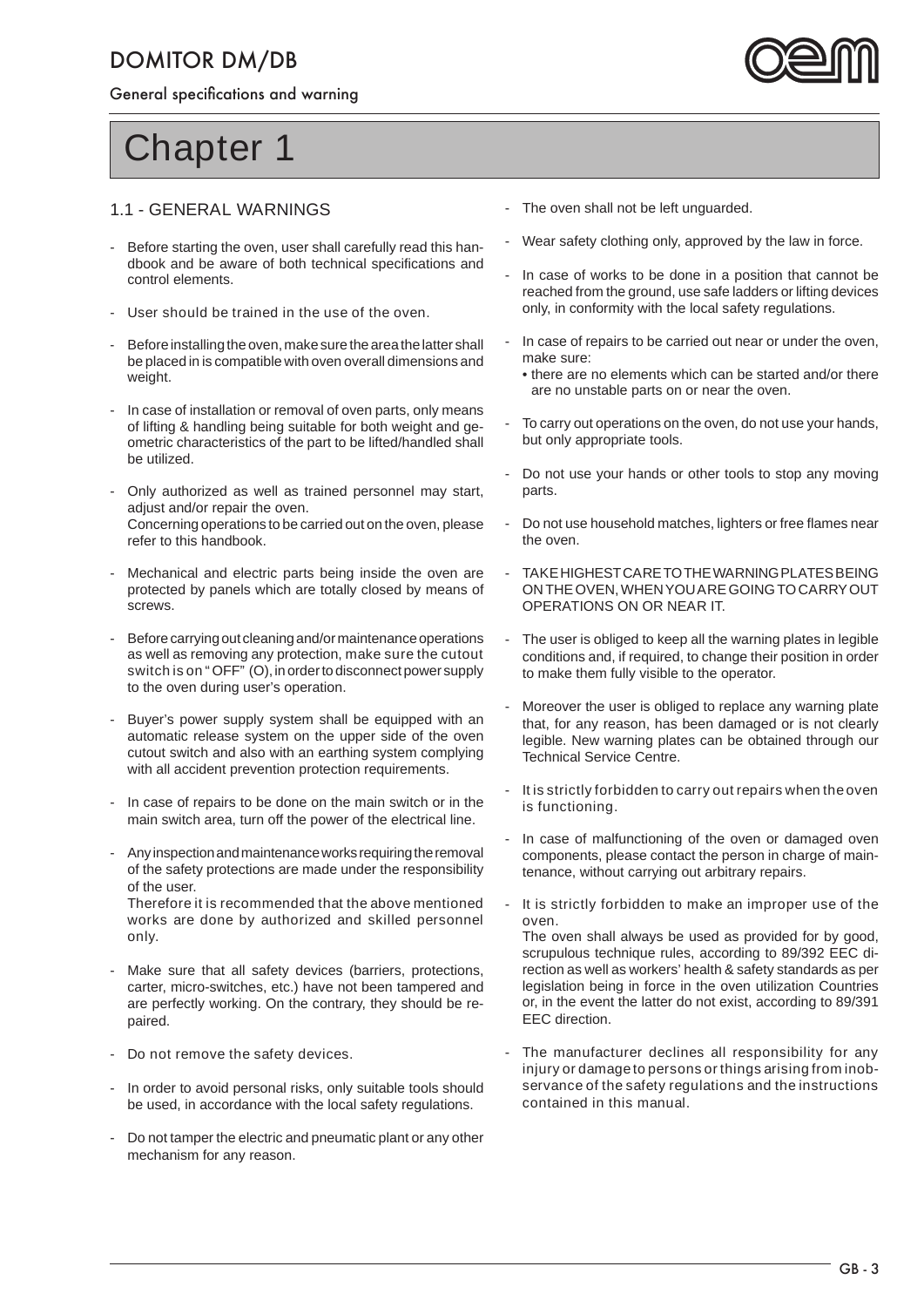

General specifications and warning

- **THESE SAFETY REGULATIONS INTEGRATE OR COM-PLEMENT THE LOCAL SAFETY REGULATIONS.**
- **NEVER carry out hasty or makeshift repairs which could jeopardize the oven functioning and user's safety, as well.**
- **IN CASE OF DOUBT ALWAYS ASK FOR THE PRESENCE OF SKILLED PERSONNEL.**
- **MANUFACTURER DISCLAIMS ALL RESPONSIBILITY IN CASE OF ELECTRIC, ELECTRONIC, MECHANICAL TAMPERING OF THE OVEN BY USER OR CARELES-SNESS OF USER BY USING IT.**

#### **1.2 - REFERENCE NORMATIVE**

- The oven and its safety devices have been built according to the rules being indicated in the declaration of conformity.

#### **1.3 - DESCRIPTION OF THE SYMBOLS**

Several accidents are due to an insufficient knowledge and a lack of fulfilment of safety rules to be considered during functioning and maintenance of the oven.

**To avoid accidents,** all warning notes and instructions contained in this handbook as well as the ones being reported on the oven plates, shall be read, understood and observed.

To identify the safety messages included in this booklet, following symbols have been used:



#### **DANGER**

**This symbol is used in the safety messages contained in the booklet in case of potential danger situations or possibility to cause serious injuries or dead.**



#### **ATTENTION**

**This symbol is used in the safety messages of the booklet for any danger situation that, if disregarded, may cause small or moderate injuries or damages. The message can also be used as to dangers which can damage the oven.**



#### **IMPORTANT**

**This symbol is utilized in order to avoid operations which could result a shorter oven life or for important messages to user.**



**For clearness purposes, some pictures in this handbook show the oven without protection structures. DO NOT USE THE OVEN WITHOUT PROTECTION STRUCTURES.**

#### **1.4 - OVEN COMPOSITION**

Manufacturer's ovens are the result of a several yearexperience.

- Single-chamber, two-chamber or three-chamber ovens with digital or manual functioning.
- Over the oven, an extractor hood controlled by a special board can be installed.
- The oven/s are supported by a bearing base.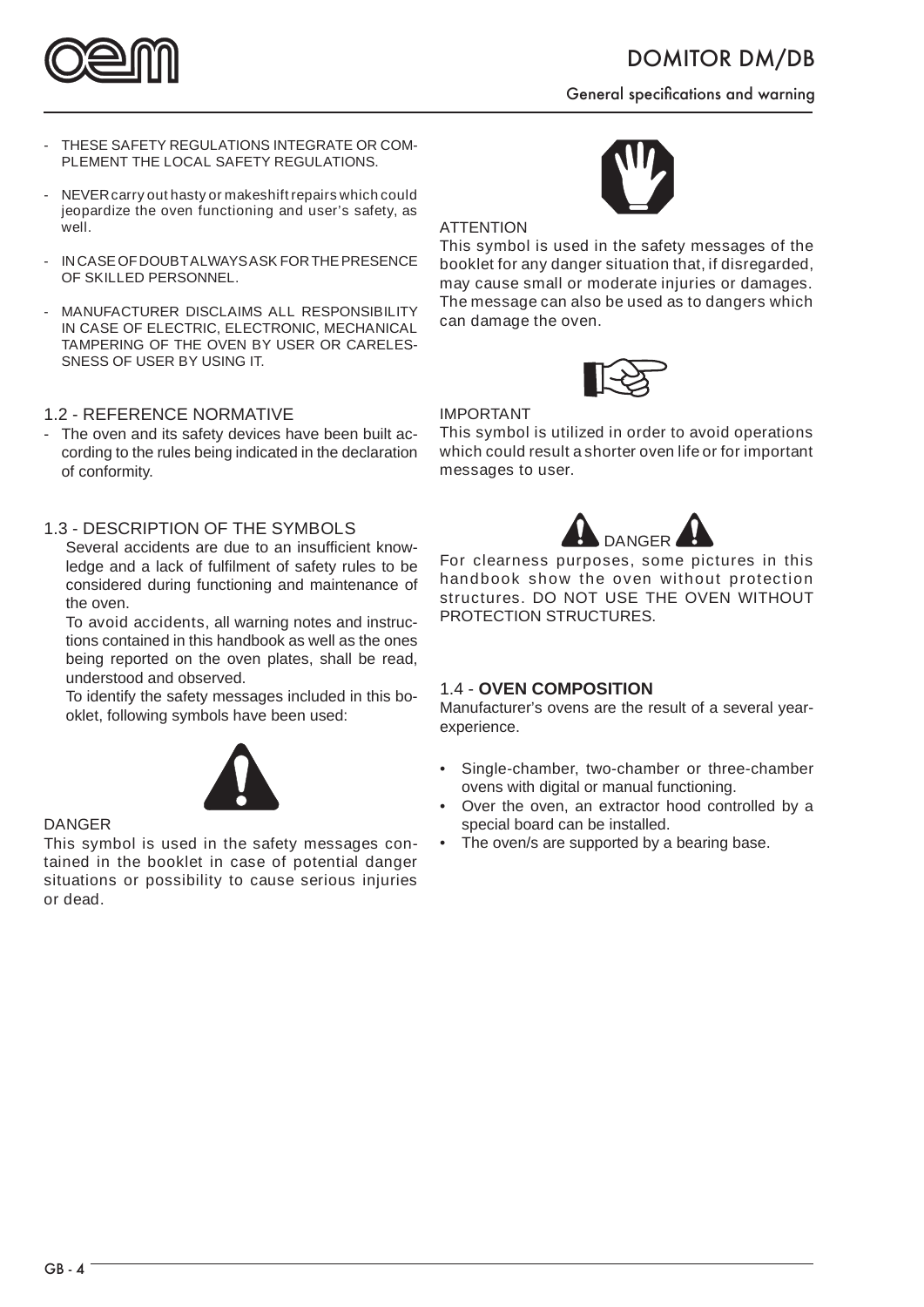General specifications and warning

#### **1.5 - PREARRANGEMENTS AT PURCHASER'S CHARGE**

#### **a) Prearrangement of the installation place.**

- The supporting surface the oven shall be placed on shall have the features as reported in "Installation" chapter.
- **b) Electric prearrangement.**
- The power system should comply with the local regulations and provided with an efficient earthing.
- An omnipolar sectioning device shall be positioned on the power supply line at the upper side of the oven.
	- **The electric power supply cables shall be dimensioned by considering the highest power rate needed by the oven, so that a total voltage drop is lower than 2 %, under full load conditions.**

#### **c) Flue prearrangement**

It is necessary to prearrange a vapour flue, whose features shall be in compliance with the rules being in force in the Country the oven shall be installed in.

#### **b) Neutral wire**

The machine is equipped with neutral wire, therefore, a special terminal being identified according to the relevant directions has been prearranged.

#### **1.6 - EMERGENCY OPERATIONS IN CASE OF FIRE**

- **a**) In case of fire, disconnect the oven by disconnecting the cutout switch.
- **b**) Put out the fire by means of suitable fire extinguishers.



**When the oven is under tension, do not try to extinguish the fire by using water.** 

#### **1.7 - EXPLOSION RISK**

• The oven is not suitable for being utilized in hazardous environment.

#### **1.8 - ACOUSTIC PRESSURE LEVEL**

With DOMITOR ovens, an A acoustic continuous equivalent weighted pressure level(dB) under the maximum allowed 70dB level is kept.

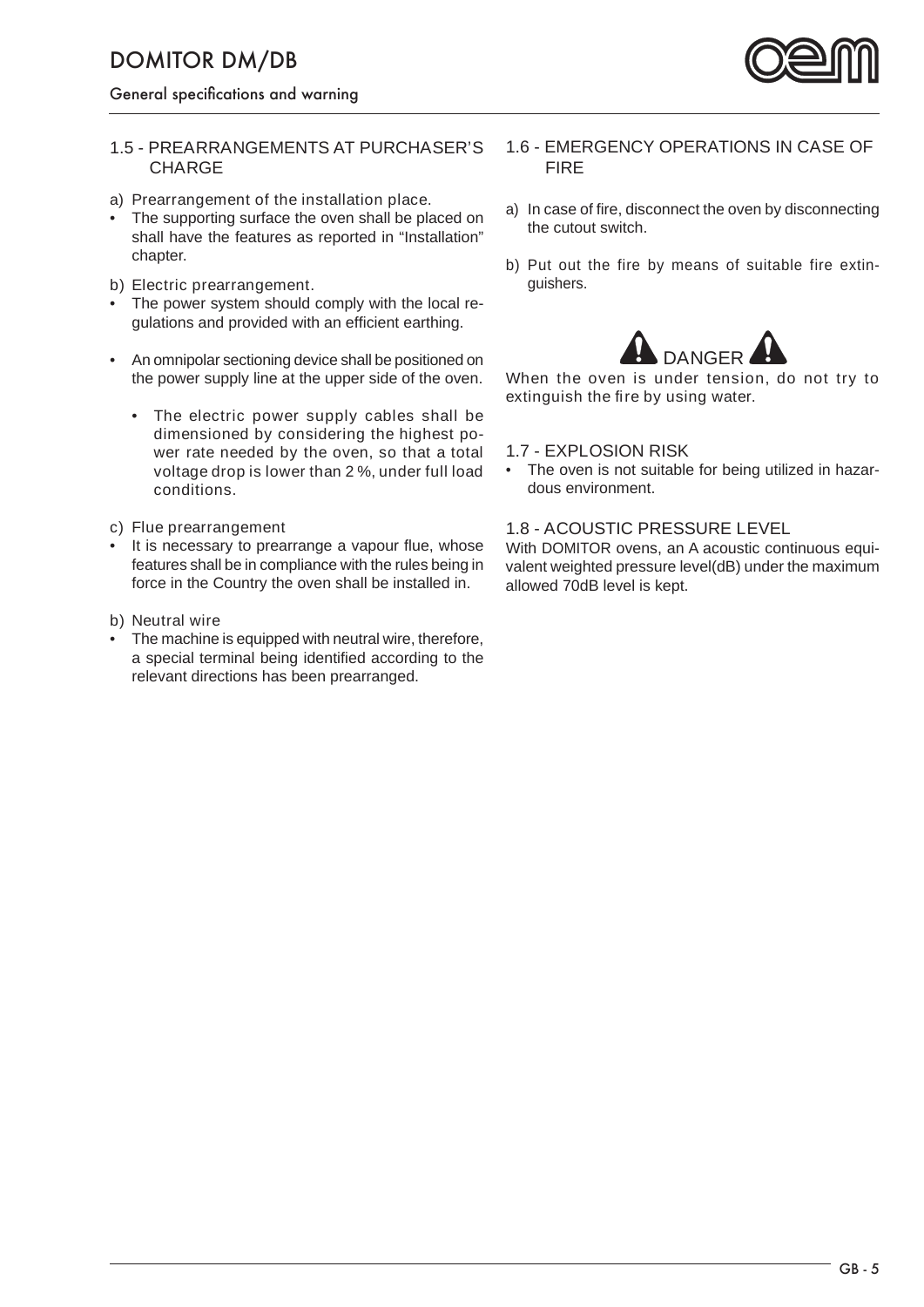

Technical data - Transport and unpacking

**Chapter 2**

**OVERALL DIMENSIONS** 



| Mod.  | <b>Inside size</b> |     |     |      | <b>Outside size</b> |     |     |      |      |     | <b>Support</b> |      |
|-------|--------------------|-----|-----|------|---------------------|-----|-----|------|------|-----|----------------|------|
|       |                    | D   | −   |      | P1                  | A1  | н   | РC   | ∟P   | H1  | P <sub>2</sub> |      |
| 430   | 630                | 630 | 150 | 950  | 950                 | 400 | 170 | 900  | 950  | 437 | 900            | 950  |
| 630S  | 630                | 930 | 150 | 950  | 1300                | 400 | 170 | 1250 | 950  | 437 | 1250           | 950  |
| 630L  | 930                | 630 | 150 | 1250 | 950                 | 400 | 170 | 900  | 1250 | 437 | 900            | 1250 |
| 930   | 930                | 930 | 150 | 1250 | 1300                | 400 | 170 | 1250 | 1250 | 437 | 1250           | 1250 |
| 830   | 630                | 630 | 150 | 950  | 950                 | 730 | 170 | 900  | 950  | 437 | 900            | 950  |
| 1230S | 630                | 930 | 150 | 950  | 1300                | 730 | 170 | 250  | 950  | 437 | 1250           | 950  |
| 1230L | 930                | 630 | 150 | 1250 | 950                 | 730 | 170 | 900  | 1250 | 437 | 900            | 1250 |

| Mod.<br>Inside size |      |      |     | <b>Outside size</b> |      |       |     |     |      | <b>Support</b> |                |      |
|---------------------|------|------|-----|---------------------|------|-------|-----|-----|------|----------------|----------------|------|
|                     |      | D    |     |                     | P1   | $A^4$ | н   | РC  | P    | Η1             | P <sub>2</sub> | 2    |
| 435                 | 730  | 730  | 150 | 1050                | 950  | 400   | 170 | 900 | 1050 | 437            | 900            | 1050 |
| 635S                | 730  | 1080 | 150 | 1050                | 1300 | 400   | 170 | 250 | 1050 | 437            | 1250           | 1050 |
| 635L                | 1130 | 730  | 150 | 1450                | 950  | 400   | 170 | 900 | 1450 | 437            | 900            | 1450 |
| $\overline{935}$    | 1130 | 1080 | 150 | 1450                | 1300 | 400   | 170 | 250 | 1450 | 437            | 1250           | 1450 |
| 835                 | 730  | 730  | 150 | 1050                | 950  | 730   | 170 | 900 | 1050 | 437            | 900            | 1050 |
| 1235S               | 730  | 1080 | 150 | 1050                | 1300 | 730   | 170 | 250 | 1050 | 437            | 1250           | 1050 |
| 1235L               | 1130 | 730  | 150 | 1450                | 950  | 730   | 170 | 900 | 1450 | 437            | 900            | 1450 |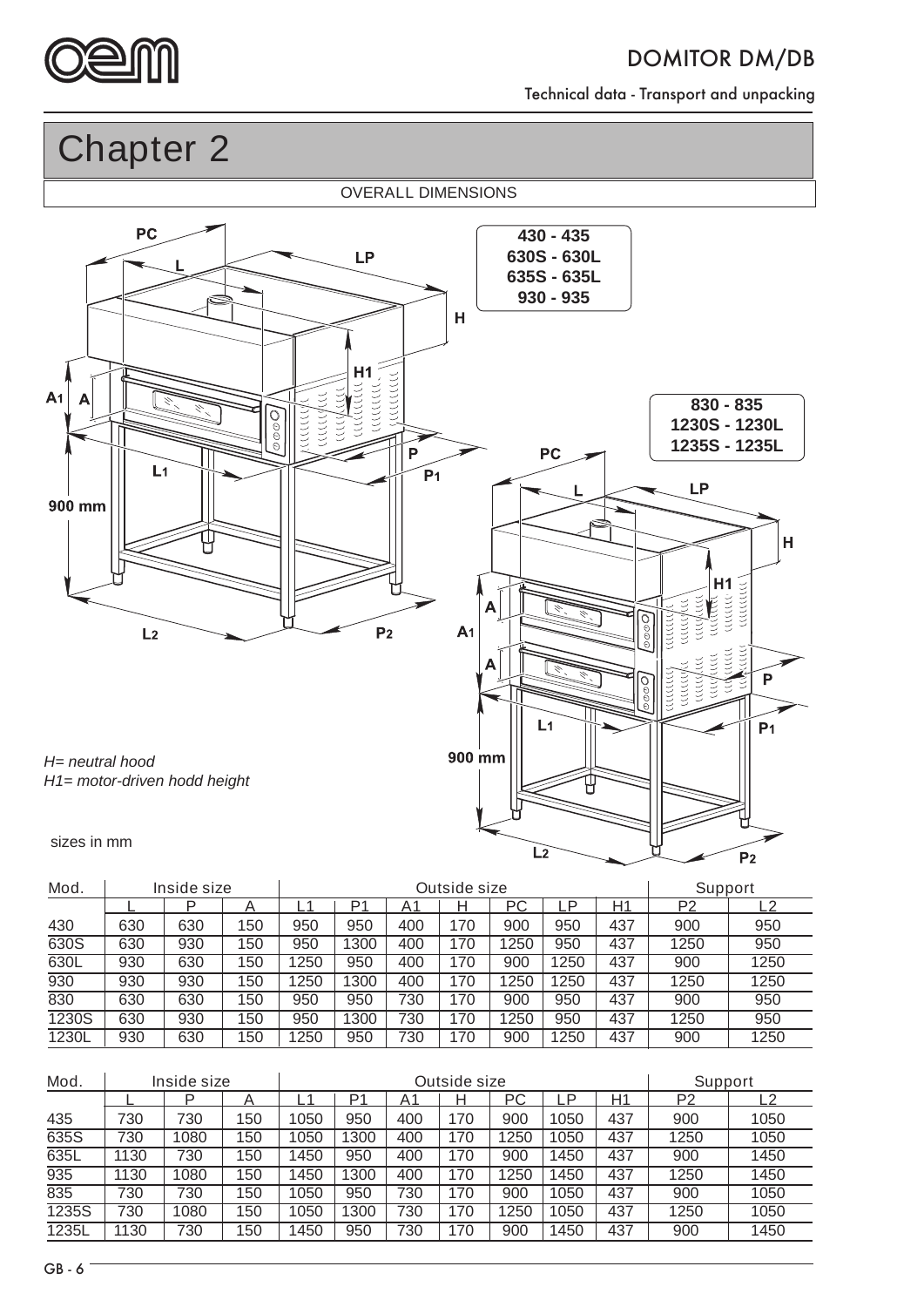

### **2.1 - TECHNICAL FEATURES**

| <b>Model</b>          | <b>Power</b><br>kW/max | <b>Electric</b><br>connection | Cable<br>section | <b>Max</b><br>temperature          | <b>Relative</b><br>humidity |
|-----------------------|------------------------|-------------------------------|------------------|------------------------------------|-----------------------------|
| 430                   | 4,4                    | 230V-3<br>400V-3 N            | 4x2,5<br>5x2,5   | 400°C<br>$400^{\circ}$ C           | $10 \div 80 \%$             |
| 630S                  | 7,8                    | 230V-3<br>400V-3N             | 4x2,5<br>5x2,5   | $400^{\circ}$ C<br>$400^{\circ}$ C | $10 \div 80 \%$             |
| 630L                  | 7,8                    | 230V-3<br>400V-3              | 4x2,5<br>5x2,5   | $400^{\circ}$ C<br>$400^{\circ}$ C | $10 \div 80 \%$             |
| 930                   | 12                     | 230V-3<br>400V-3              | 4x4<br>5x4       | $400^{\circ}$ C<br>$400^{\circ}$ C | $10 \div 80 \%$             |
| 830                   | 8,8                    | 230V-3<br>400V-3              | 4x4<br>5x4       | $400^{\circ}$ C<br>$400^{\circ}$ C | $10 \div 80 \%$             |
| <b>1230S</b><br>1230L | 15,6                   | 230V-3<br>400V-3              | 4x4<br>5x4       | $400^{\circ}$ C<br>$400^{\circ}$ C | $10 \div 80 \%$             |

| <b>Model</b> | <b>Power</b><br>kW/max | <b>Electric</b><br>connection | Cable<br>section | <b>Max</b><br>temperature          | <b>Relative</b><br>humidity |
|--------------|------------------------|-------------------------------|------------------|------------------------------------|-----------------------------|
| 435          | 5,8                    | 230V-3<br>400V-3N             | 4x2,5<br>5x2,5   | $400^{\circ}$ C<br>$400^{\circ}$ C | $10 \div 80 \%$             |
| <b>635S</b>  | 9,9                    | 230V-3<br>400V-3N             | 4x2,5<br>5x2,5   | $400^{\circ}$ C<br>$400^{\circ}$ C | $10 \div 80 \%$             |
| 635L         | 10,5                   | 230V-3<br>400V-3              | 4x2,5<br>5x2,5   | $400^{\circ}$ C<br>$400^{\circ}$ C | $10 \div 80 \%$             |
| 935          | 13,2                   | 230V-3<br>400V-3              | 4x4<br>5x4       | $400^{\circ}$ C<br>$400^{\circ}$ C | $10 \div 80 \%$             |
| 835          | 11,6                   | 230V-3<br>400V-3              | 4x4<br>5x4       | $400^{\circ}$ C<br>$400^{\circ}$ C | $10 \div 80 \%$             |
| 1235S        | 19,8                   | 230V-3<br>400V-3              | 4x4<br>5x4       | $400^{\circ}$ C<br>$400^{\circ}$ C | $10 \div 80 \%$             |
| 1235L        | 21                     | 230V-3<br>400V-3              | 4x4<br>5x4       | $400^{\circ}$ C<br>$400^{\circ}$ C | $10 \div 80 \%$             |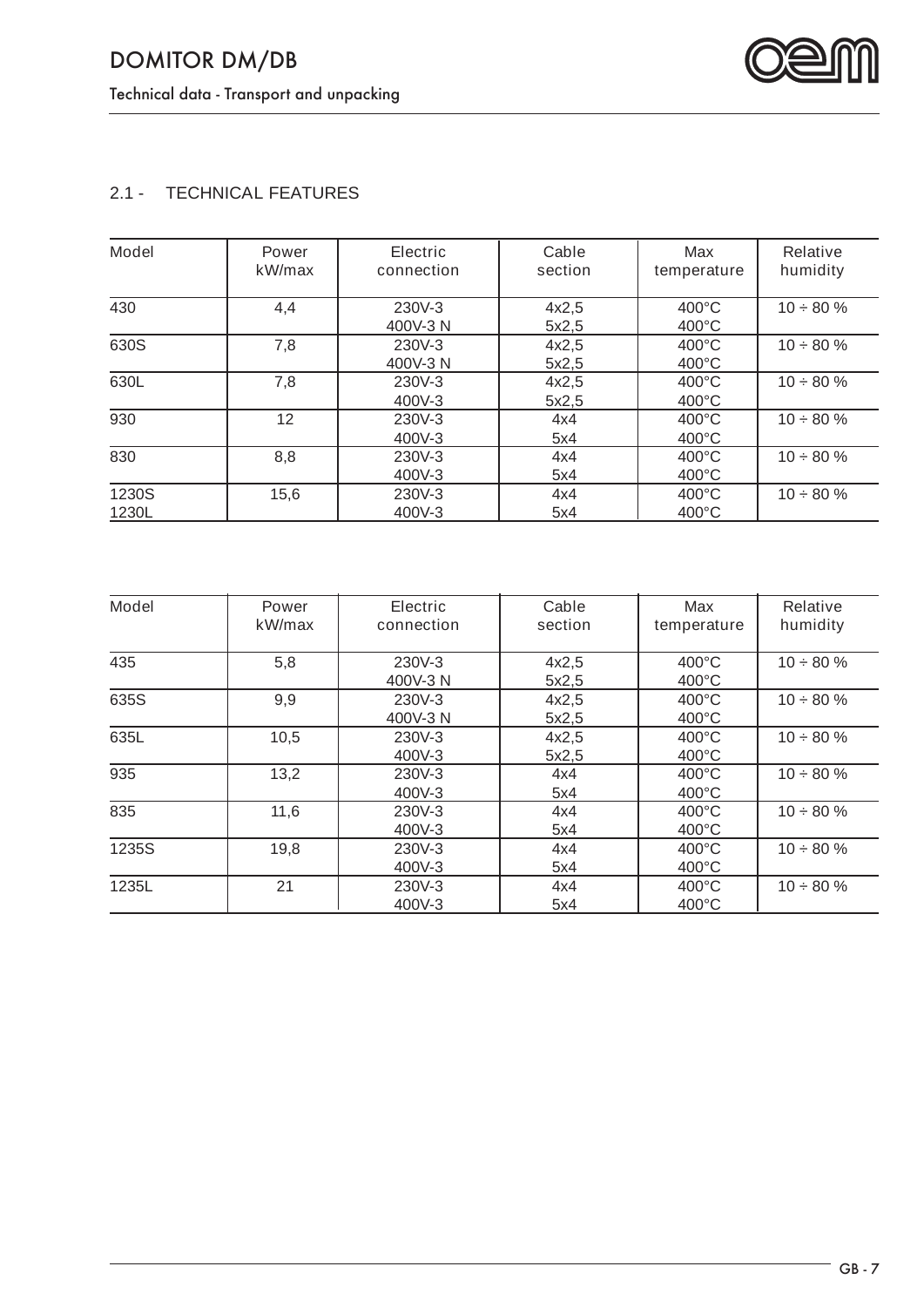

Technical data - Transport and unpacking

| Model.         | <b>Ceiling</b><br>resistance     |                                 |                      | <b>Bedplate</b><br>resistance    |                                 |                      | <b>Max</b><br><b>Power</b> | Code    |
|----------------|----------------------------------|---------------------------------|----------------------|----------------------------------|---------------------------------|----------------------|----------------------------|---------|
|                |                                  | $\overline{\mathsf{N}^{\circ}}$ | <b>W.CAD</b>         |                                  | $\overline{\mathsf{N}^{\circ}}$ | <b>W.CAD</b>         | <b>Kw</b>                  |         |
| <b>DM430</b>   | 1 Camera<br>2 Camere<br>3 Camere | 1<br>2<br>3                     | 2200<br>2200<br>2200 | 1 Camera<br>2 Camere<br>3 Camere | 1<br>2<br>3                     | 2200<br>2200<br>2200 | 4,4<br>8,8<br>13,2         | EE28200 |
| <b>DM630S</b>  | 1 Camera<br>2 Camere<br>3 Camere | 3<br>6<br>9                     | 1300<br>1300<br>1300 | 1 Camera<br>2 Camere<br>3 Camere | 3<br>6<br>9                     | 1300<br>1300<br>1300 | 7,8<br>15,6<br>23,4        | EE24600 |
| <b>DM630L</b>  | 1 Camera<br>2 Camere<br>3 Camere | 3<br>6<br>9                     | 1300<br>1300<br>1300 | 1 Camera<br>2 Camere<br>3 Camere | 3<br>6<br>9                     | 1300<br>1300<br>1300 | 7,8<br>15,6<br>23,4        | EE24700 |
| <b>DM930</b>   | 1 Camera<br>2 Camere<br>3 Camere | 3<br>6<br>9                     | 2000<br>2000<br>2000 | 1 Camera<br>2 Camere<br>3 Camere | 3<br>6<br>9                     | 2000<br>2000<br>2000 | 12<br>24<br>36             | EE24800 |
| <b>DB830</b>   | 2 Camere                         | $\overline{2}$                  | 2200                 | 2 Camere                         | $\overline{2}$                  | 2200                 | 8,8                        | EE28200 |
| <b>DB1230S</b> | 2 Camere                         | 6                               | 1300                 | 2 Camere                         | 6                               | 1300                 | 15,6                       | EE24600 |
| <b>DB1230L</b> | 2 Camere                         | 6                               | 1300                 | 2 Camere                         | 6                               | 1300                 | 15,6                       | EE24700 |

| Model.         | <b>Ceiling</b><br>resistance     |                                 |                      | <b>Bedplate</b><br>resistance    |                                 |                      | <b>Max</b><br><b>Power</b> | Code    |
|----------------|----------------------------------|---------------------------------|----------------------|----------------------------------|---------------------------------|----------------------|----------------------------|---------|
|                |                                  | $\overline{\mathsf{N}^{\circ}}$ | <b>W.CAD</b>         |                                  | $\overline{\mathsf{N}^{\circ}}$ | <b>W.CAD</b>         | <b>Kw</b>                  |         |
| <b>DM435</b>   | 1 Camera<br>2 Camere<br>3 Camere | 1<br>2<br>3                     | 2900<br>2900<br>2900 | 1 Camera<br>2 Camere<br>3 Camere | 1<br>2<br>3                     | 2900<br>2900<br>2900 | 5,8<br>11,6<br>17,4        | EE28100 |
| <b>DM635S</b>  | 1 Camera<br>2 Camere<br>3 Camere | 3<br>6<br>9                     | 1650<br>1650<br>1650 | 1 Camera<br>2 Camere<br>3 Camere | 3<br>6<br>9                     | 1650<br>1650<br>1650 | 9,9<br>19,8<br>29,7        | EE29200 |
| <b>DM635L</b>  | 1 Camera<br>2 Camere<br>3 Camere | 6<br>12<br>18                   | 875<br>875<br>875    | 1 Camera<br>2 Camere<br>3 Camere | 6<br>12<br>18                   | 875<br>875<br>875    | 10,5<br>21<br>31,5         | EE29400 |
| <b>DM935</b>   | 1 Camera<br>2 Camere<br>3 Camere | 6<br>12<br>18                   | 1100<br>1100<br>1100 | 1 Camera<br>2 Camere<br>3 Camere | 6<br>12<br>18                   | 1100<br>1100<br>1100 | 13,2<br>26,4<br>39,6       | EE28700 |
| <b>DB835</b>   | 2 Camere                         | 2                               | 2900                 | 2 Camere                         | 2                               | 2900                 | 11,6                       | EE28100 |
| <b>DB1235S</b> | 2 Camere                         | 6                               | 1650                 | 2 Camere                         | 6                               | 1650                 | 19,8                       | EE29200 |
| <b>DB1235L</b> | 2 Camere                         | 12                              | 875                  | 2 Camere                         | 12                              | 875                  | 21                         | EE29400 |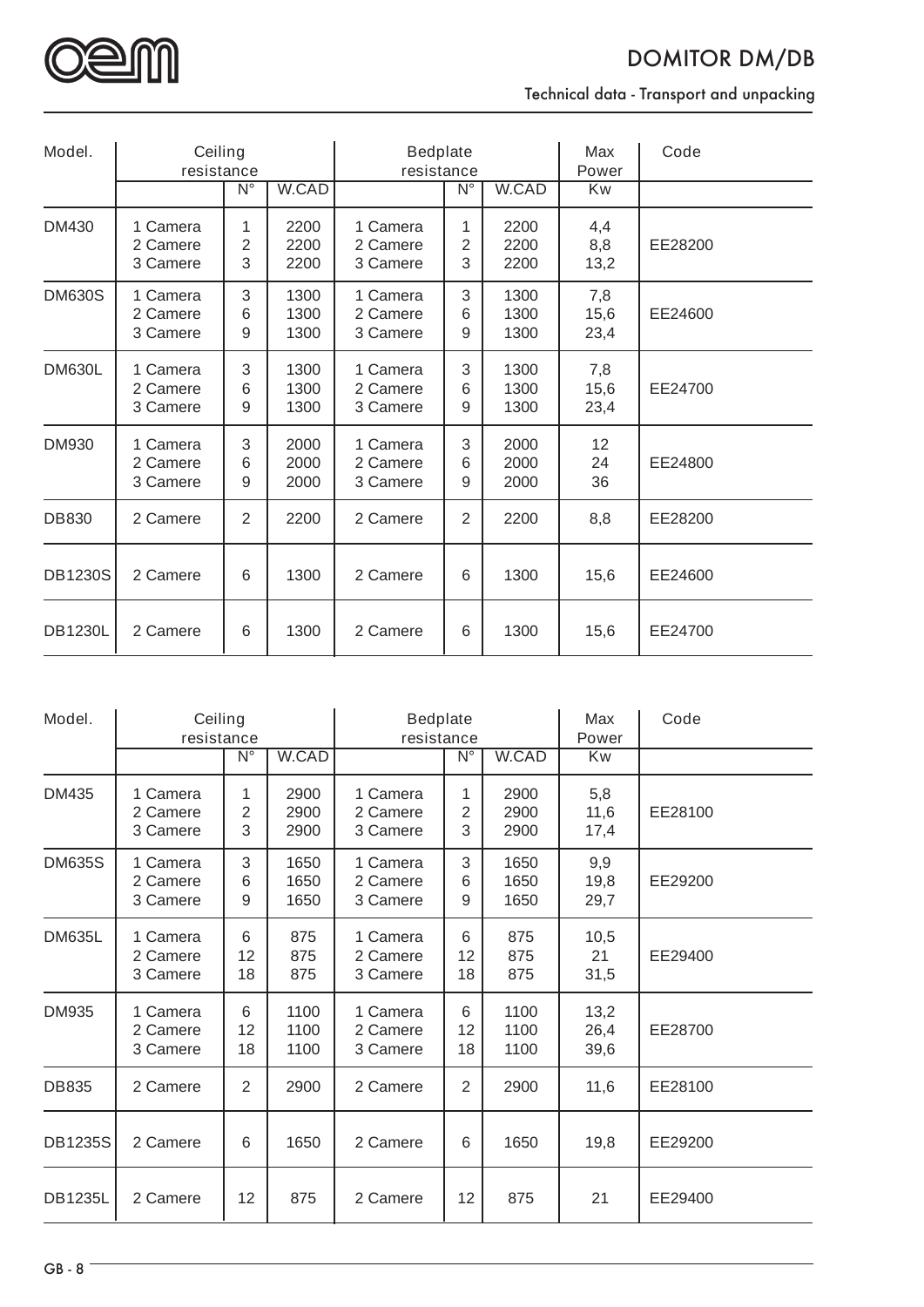Technical data - Transport and unpacking



#### **2.2 - TRANSPORT**

#### **2.2.a - Shipment (Fig. 1)**

The oven is positioned on a wooden pallet, inside a strapped cardboard box.

The shipment of the oven shall be carried out by choosing between the following solutions:

- **a)** Land transport (lorry)
- **b)** Air transport
- **c)** Sea transport
- **d)** Railway transport

The way of transport will be agreed in course of contract between supplier and purchaser.

#### **2.2.b - Lifting of the packing (Fig. 2)**

The box should be handled with the most care. To lift and to position the box use suitable lifting systems, according to the weight of the machine.

The box should be lifted by using a crane or a hoist with appropriate belts or by means of a lift track, by inserting the forks in the appropriate joints.



**Any handling and lifting operation should be done by skilled personnel, authorized to use appropriate equipments.** 

**The manufacturer declines all responsibility for any damage to persons or things caused by inobservance of the current safety regulations regarding lifting and moving of materials inside or outside the factory.**

**2.2.c - Storage**



**The case containing the oven shall be stored protecting it from weather and it is strictly forbidden to position other cases or materials on it.**





 $FIG. 1$ 







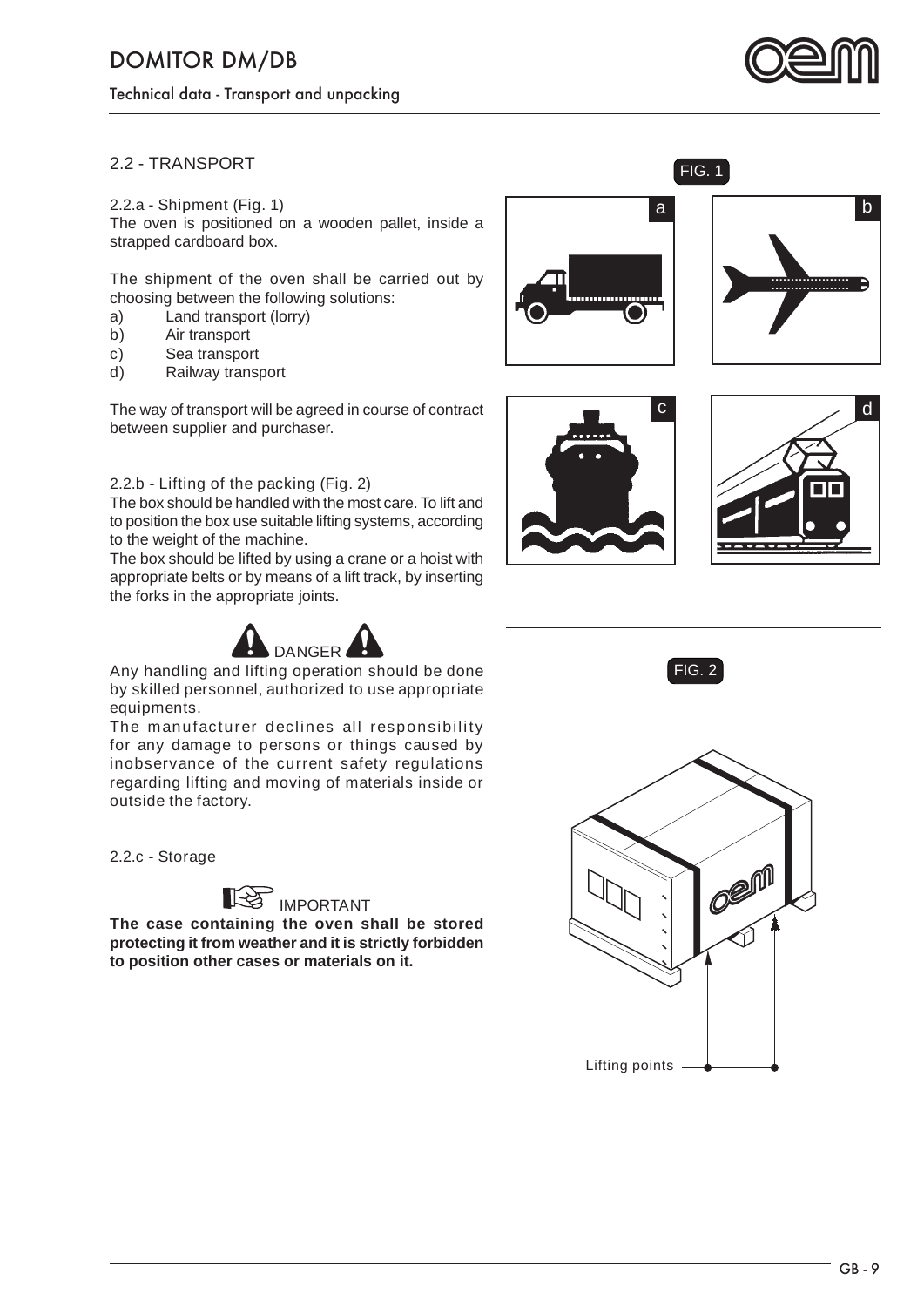

Technical data - Transport and unpacking

#### FIG. 3 **2.3 - RECEPTION OF THE MACHINE**

Upon reception of the machine make sure that the packing is complete and not damaged. Should the packing be complete, remove it as specify at point 2.4 (aside from different manufacturer's instructions).

Check if the instruction booklet is inside the packing as well as the components specified in the transport documentation.

In case any damage or defect is found:

- **a-** Inform immediately the transport company and your agent, both by phone and by registered letter with return receipt;
- **b-** Manufacturer shall also be informed.



The oven consists of three distinct parts: support, cover or hood.

Eeach part is packed, separately; on installation, the components are assembled.

#### **2.4 - UNPACKING (Fig. 3)**

To remove the oven from its packing, proceed as follows:

- Cut the straps (1) that tie up the carton.
- Open the carton (2), by removing the metallic clips.
- Remove the cardboard packaging (2).
- Check if everything is complete.
- Open the oven door (3), remove the refractory material fastening carton and the loose components, as well.
- Check if the delivery is complying with the PACKING LIST.



**The packing elements ( plastic bags, carton, nails, etc...) shall be kept away from the reach of the children, since they are potential danger sources, so, they shall be gathered and sent to special centres to correctly be recycled.**



**A message concerning possible damages, troubles or a non-compliance in comparison with the description in our packing list shall timely occur, anyway it shall latest occur within 8 days from the receipt of the oven. Otherwise, the goods will be considered as accepted.**





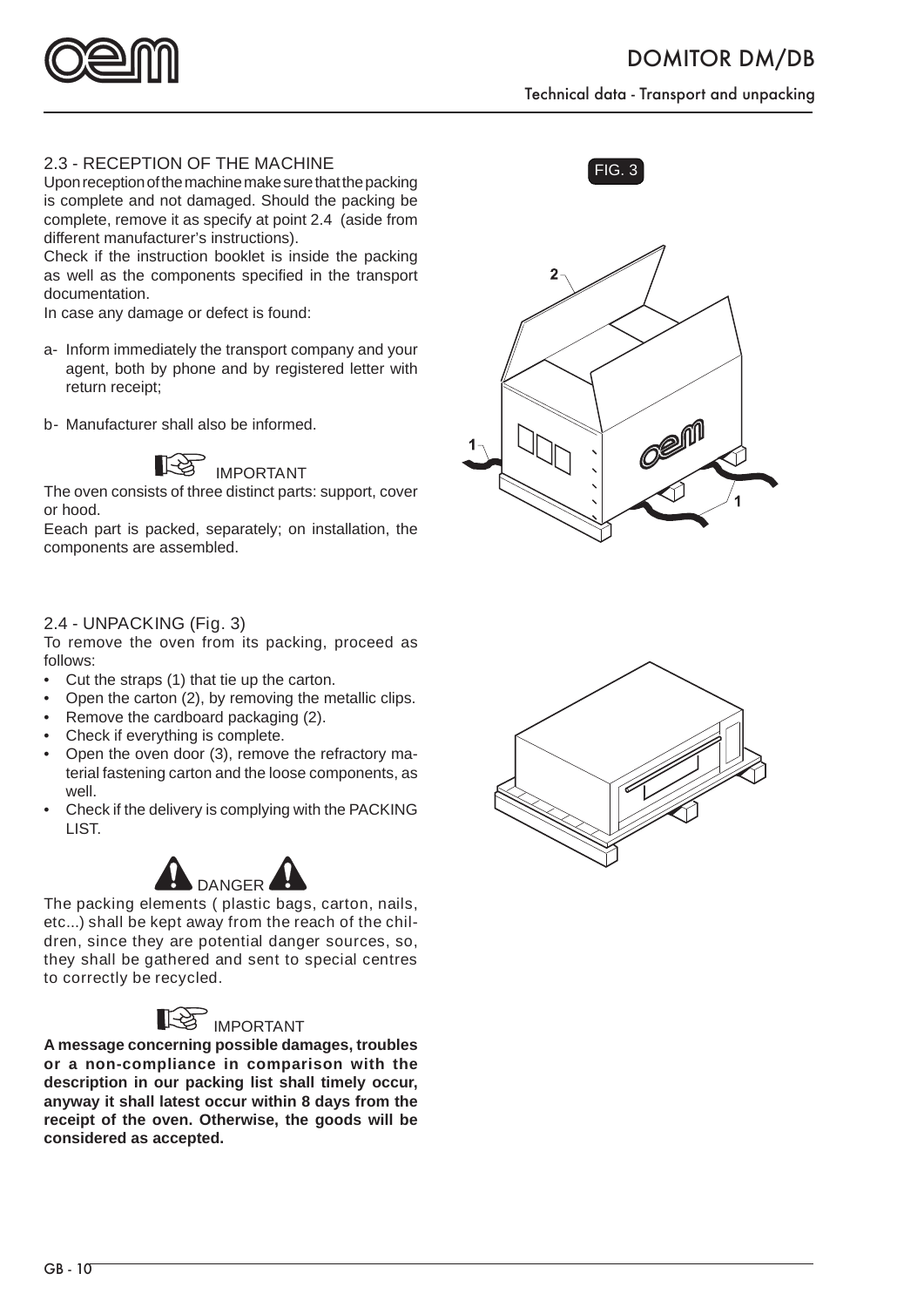

### **2.5 - IDENTIFICATION OF THE COMPONENTS**

- **(Fig. 4)**
- **1.** Hood
- **2.** Oven 1
- **3.** Oven 2
- **4.** Support
- **5.** Wheels (Optional)
- **6.** Control board
- **7.** Data plate

#### **2.6 - OVEN IDENTIFICATION (Fig 4)**

Oven serial number and identification data are reported on a plate (7) being fixed on the oven base.



**Should you need technical service or spare parts, please, always indicate the oven serial number.**



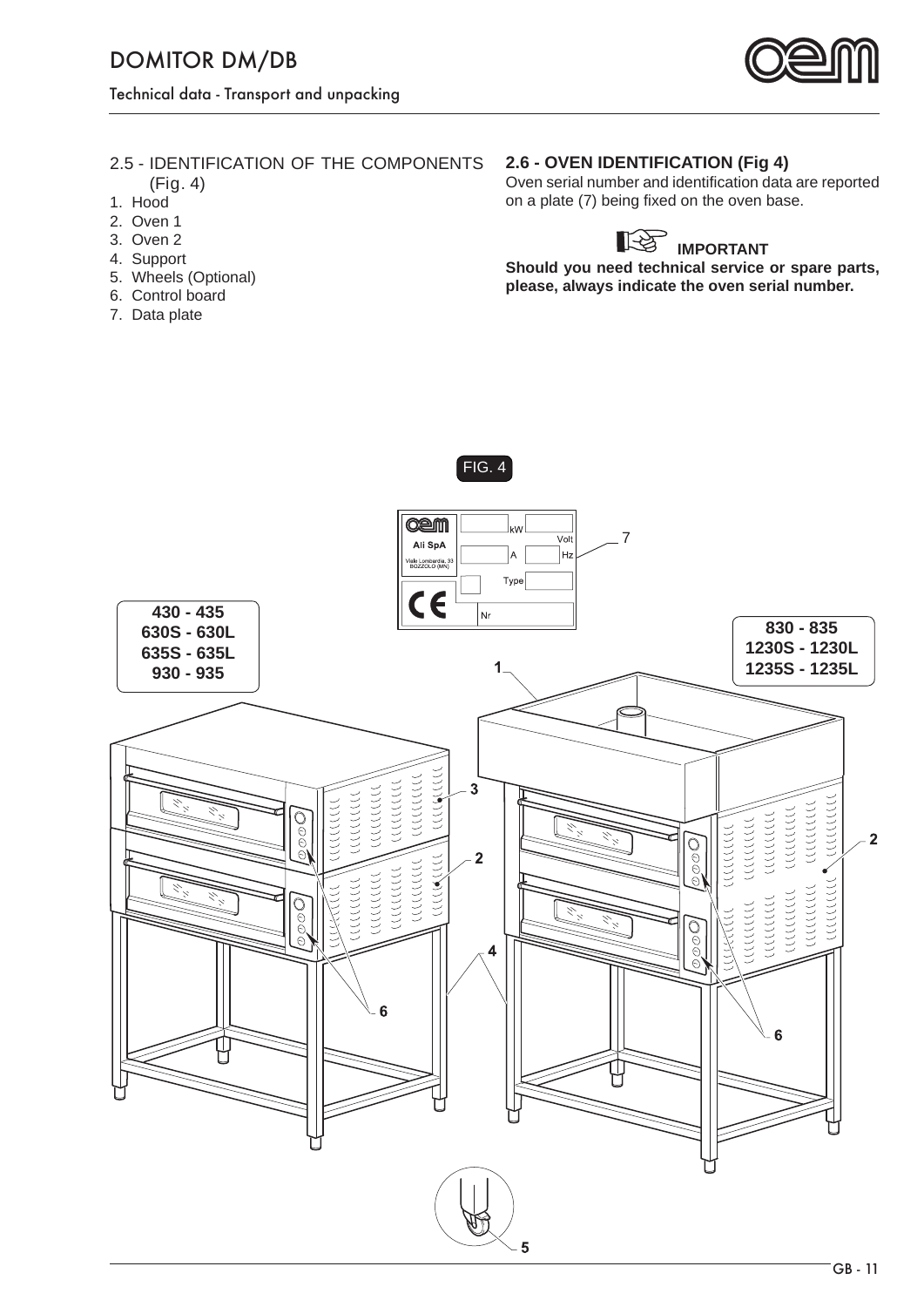

Installation and connections

## **Chapter 3**



**All operations described in this chapter shall be carried out by skilled and authorized technicians, only.**

#### **3.1 - OVEN LIFTING (Fig 1)**

The oven lifting shall be carried out by using a crane or a tackle as follows:

- The oven shall slightly alternatively be lifted from its four sides using a lever and making sure the panels are not damaged, then the oven shall be positioned on shims (1).
- Insert two belts (2) being properly dimensioned according to the weight of the oven, under the base (3) of the latter and connect them with a hook (4) of a crane or a tackle.



**To hoist the machine do not use steel belts as they may damage the outside body.**

#### **3.2 - ASSEMBLING OF THE COMPONENTS**

## **INPORTANT**

**Regarding the assembling of the support, the hood and the relevant components, please follow the instructions in the relevant handbooks.**

• Position the support (1) near the final oven installation area by positioning its possible braking wheels (optional) onto the front side. Brake the front wheels by the lever (2) or level the oven by operating its adjustable feet (3) depending on the kind of support.

#### **Single-chamber oven assembling (Fig 2)**

- The oven (4) shall be lifted as indicated in "lifting" paragraph and positioned on the base.
- Fix the oven (4) to the support (1) by the screws (5) and the washers supplied with the support set.





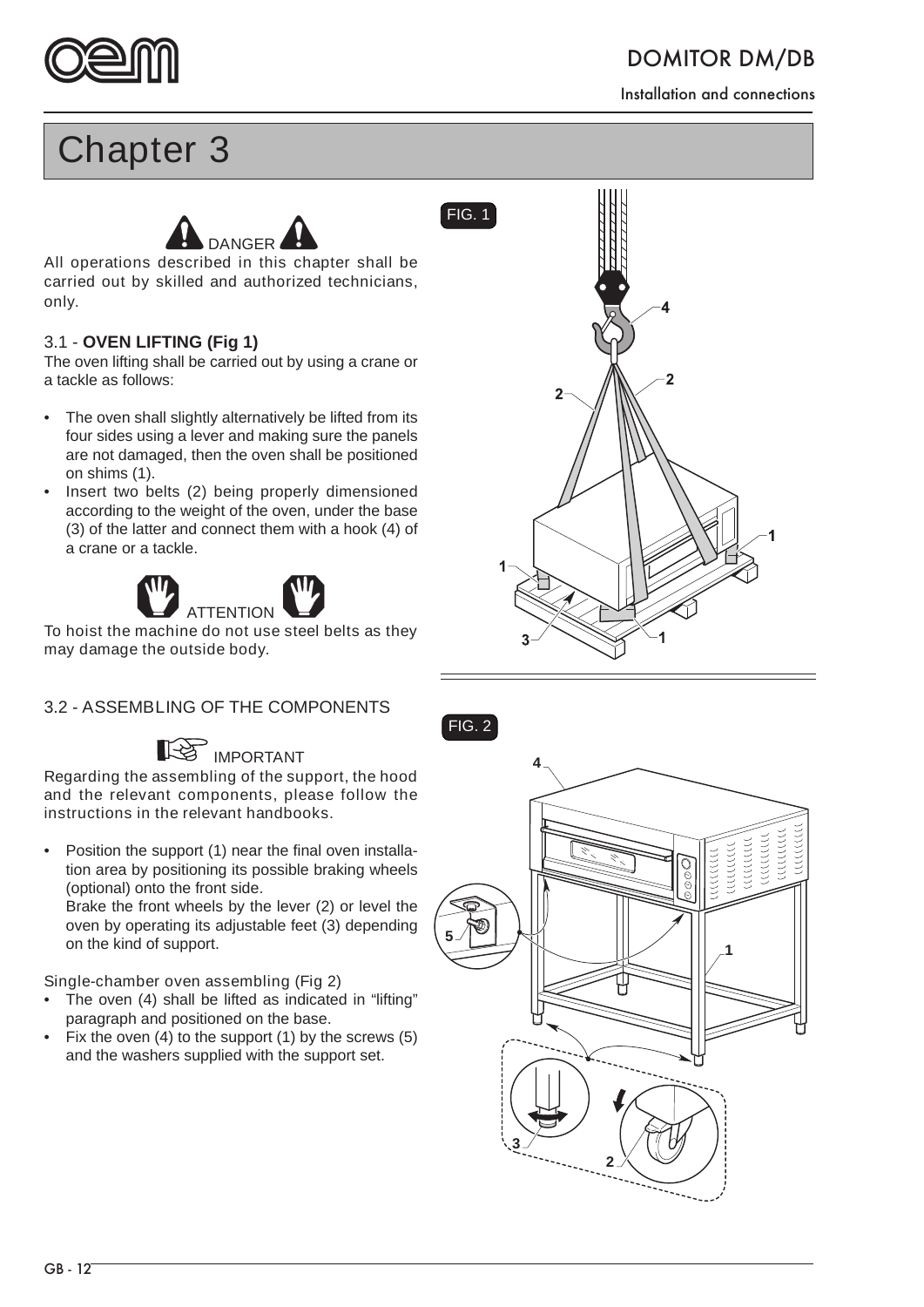Installation and connections



#### **Two-, three-chamber oven assembling (Fig 3) (For 430-435 models, only)**

- To assemble the two-chamber oven, position the second oven  $(7)$  the first oven  $(6)$  and fix it by the small bracket (8) and the screws (9).
- Concerning three-chamber ovens, the third oven shall be put onto the second one and fixed as above.



#### **Hood assembling (Fig 5)**

The hood (10) shall be positioned on the last oven and fixed by the four existing screws (11).

#### **Chimney assembling (Fig 5)**

• Unpack the chimney (12) and place it on the back of the oven (see figure) by the screws (13) and relevant washers supplied with.

 In case of two- or three-chamber ovens, start assembling the chimney from the lowest oven, then insert the other chimneys one on the other (see figure) placing them on the relevant ovens.

By the screws supplied with place the cap (14) under the chimney of the lowest oven.

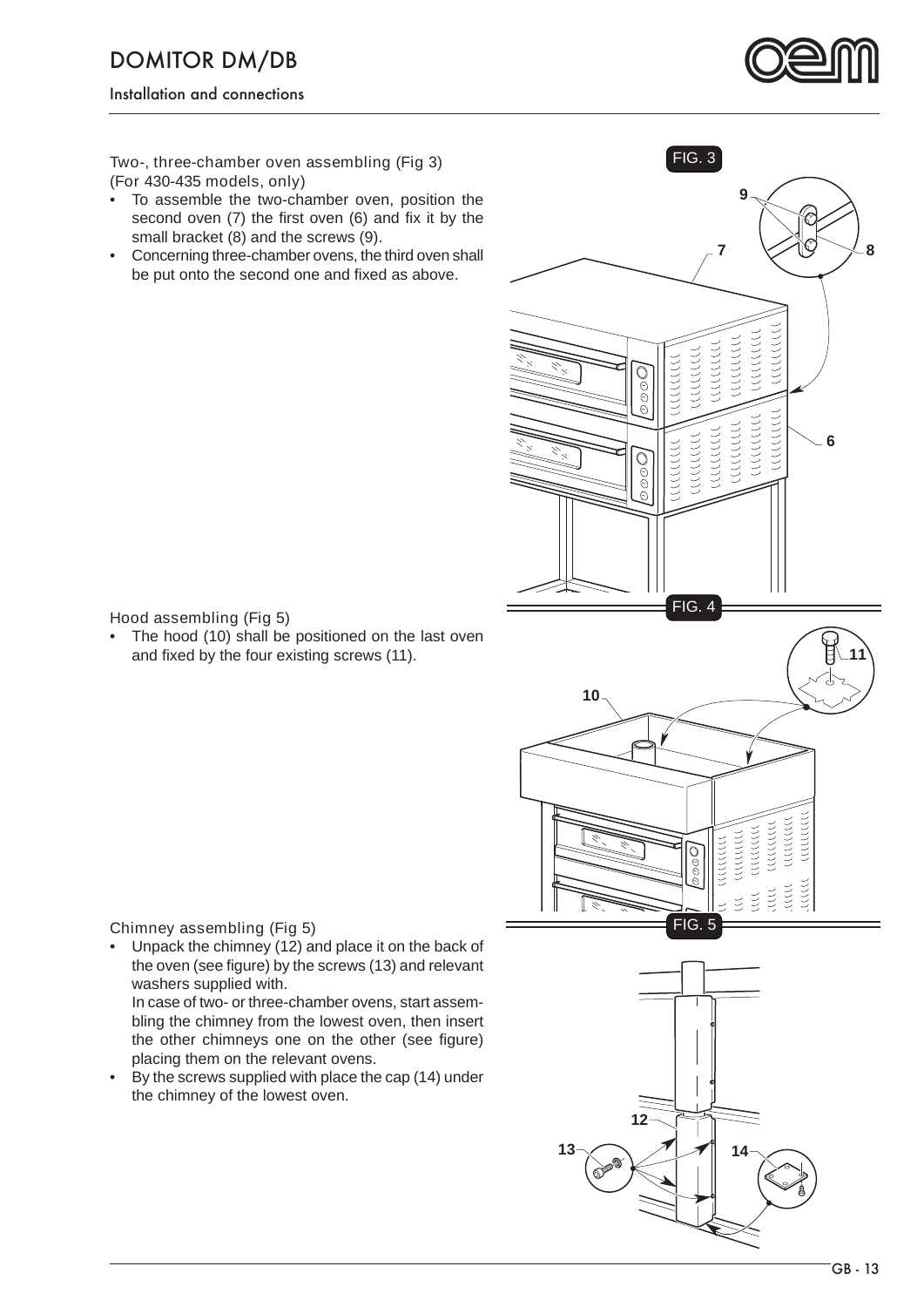

Technical data - Transport and unpacking

### FIG. 6 **3.3 - ELECTRICAL CONNECTION (Fig. 6)**



- **The power feed line should be provided with a suitable omnipolar DISCONNECTING SWITCH**  (automatic thermomagnetic switch or differential) **placed before the control unit main switch, with a minimum contact opening of 3 mm.**
- **The earthing system should comply with the local electric regulations in force.**
- **Electric power supply cables shall be dimensioned depending on the highest power rate being needed by the oven and in such a way that the total voltage drop is lower than 2%, under full load conditions.**
- **The specifications of the electric power line**  should correspond to the specifications of the **identifi cation plate and to those mentioned in**  the technical specifications table that can be consulted in the first part of this booklet.



**Before connecting the machine with the electric line, make sure that the DISCONNECTING SWITCH is disconnected (line not energized).**

#### **3.3.a - Electric oven connection**

- To reach the electric oven part, remove the lateral right-hand panel (1).
- Connect a suitably dimensioned electric cable (2) with the terminal (3) according to the oven absorption, the three phases shall be connected with L1-L2-L3 terminals, the neutral wire with N terminal, the earth with T terminal.
- Insert the electric cable (2) in the special fairlead (4) and connect it with the disconnecting switch placed in the upper part of the oven.

## **INPORTANT**

The disconnecting switch placed in the upper part of the oven shall be easily to be reached.

• Re-install the lateral right-hand panel (1).



**In case of two- and three-chamber ovens, each oven shall be connected with a special knife switch, it is not possible to connect more than one oven to one knife switch.**

**Concerning 830, 835, 1230S, 1230L, 1235S, 1235L two-chamber models, there is only one electric connection cable for both chambers.**



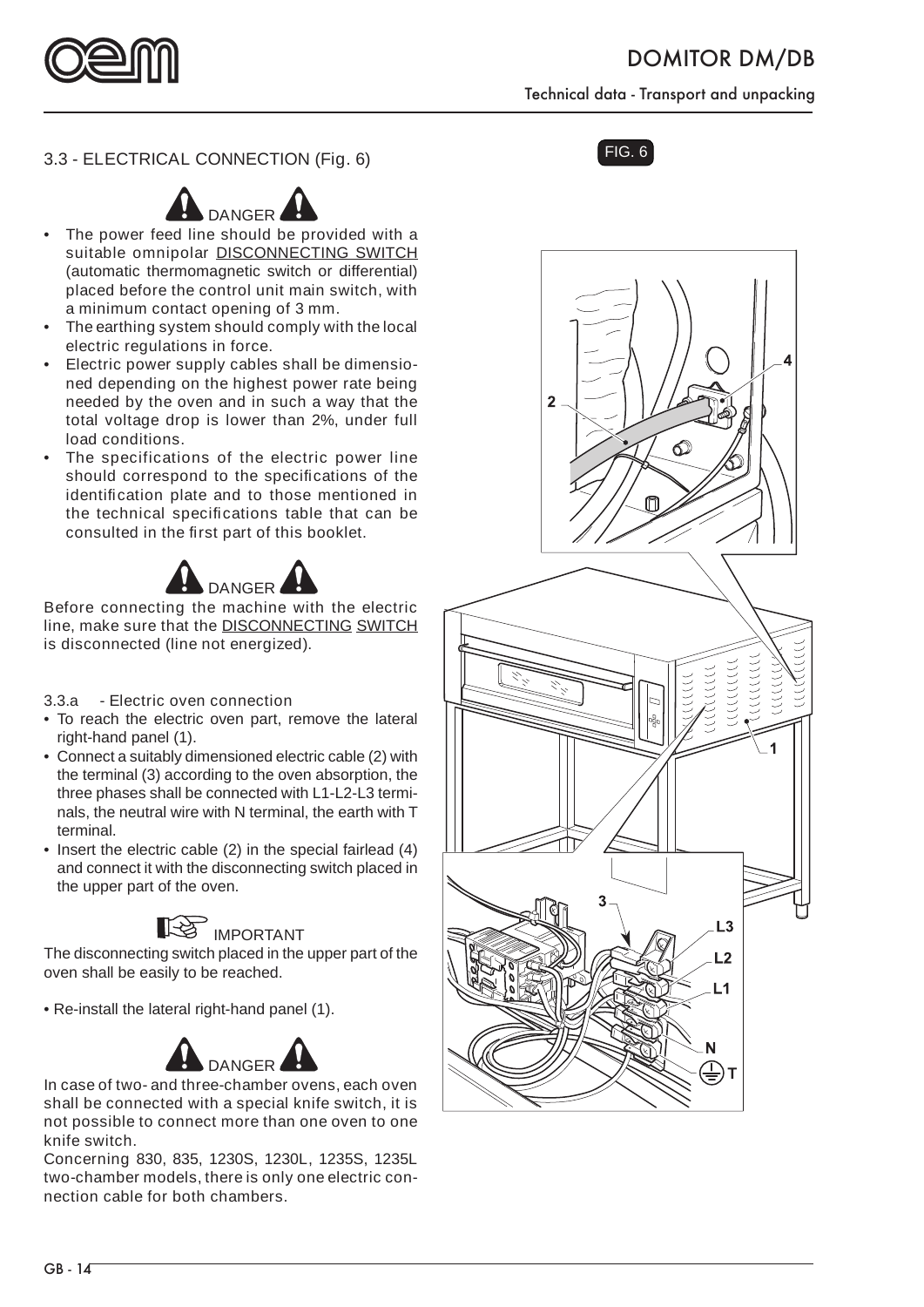Installation and connections



#### **3.3.b - Electric hood connection**

Concerning electric hood connection, follow the instructions supplied with the hood.

#### **3.3.c - Unipotential connection (Fig 7)**

The equipment shall be inserted in a unipotential system, whose effectiveness shall be verified according to the rules being in force.

A cascade connection shall be carried out among the various oven components by using the screw (1) placed on the rear oven side.

#### **3.4 - OVEN POSITIONING (Fig 8)**



**The oven shall not be installed closed to infl ammable walls such as furniture, partition walls, matchboarded coatings etc… A safety range of at least 20 cms from lateral and rear oven sides should be kept. No infl ammable fl ooring shall be utilized to install the oven on it.**

- The oven shall be positioned on the final area following the indications reported in figure 8, because they indicate the minimum distances required to allow the oven correctly to function.
- Fix the oven position by braking the rear wheels.

#### **3.4.a - Chimney connection (Fig.9)**

- Place the fitting  $(2)$  on the chimney  $(1)$ .
- Connect the  $\varnothing$  100 mm fitting (2) with a naturaldraught conduit or a hood.

#### **3.5 - FIRST STARTING**



**Once the oven is installed and before starting it, carefully clean its inner part as well as refractory surface as explained in "Maintenance" chapter, also**  make sure neither foreign nor inflammable bodies **are inside the oven.**

• Turn on the oven as indicated in "Functioning" paragraph and set the temperature of both crown plate and bedplate at 300°C, making sure the set temperature is reached as well as the different options depending upon the concerned model are functioning.





FIG. 9

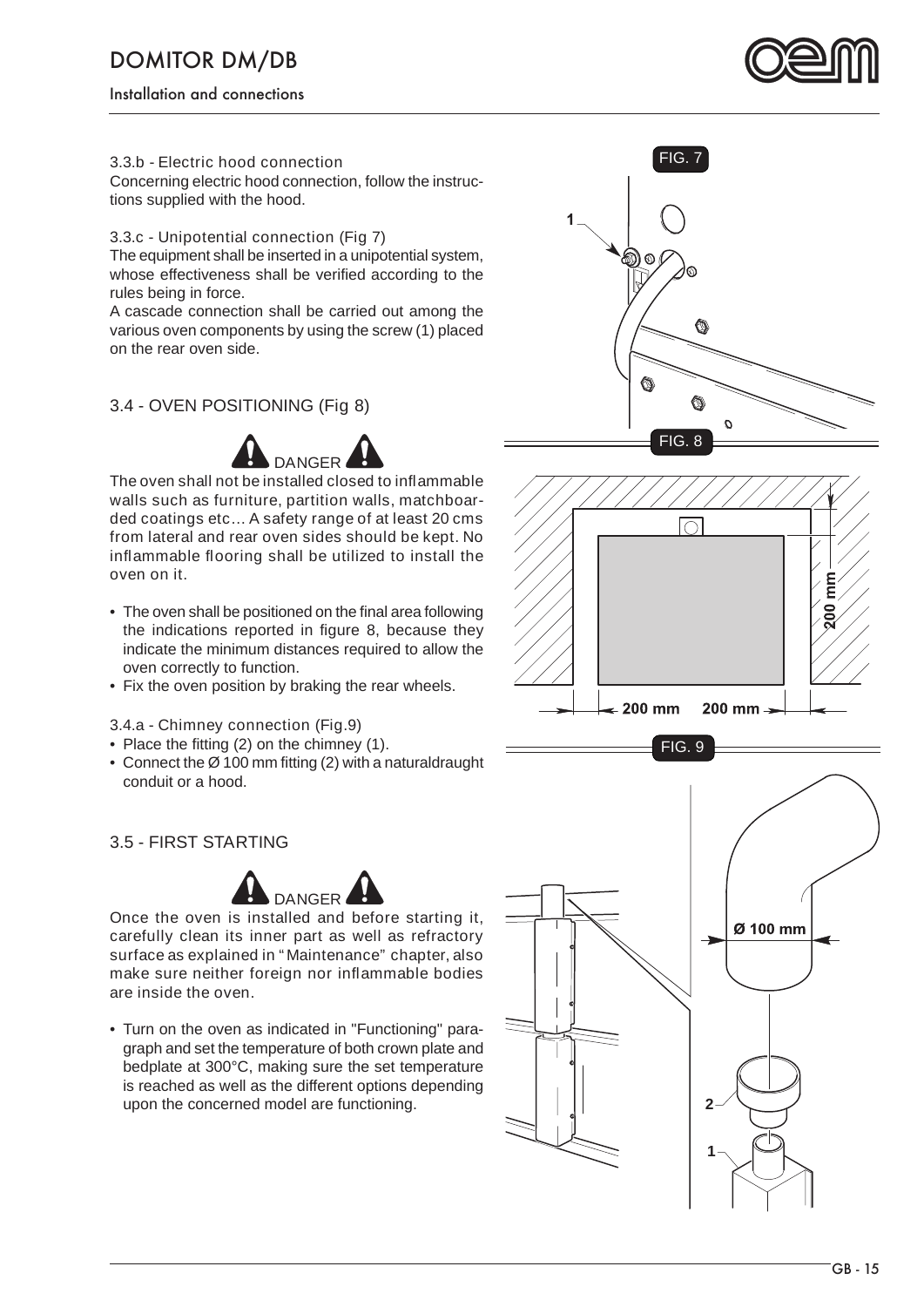

Safety devices

## **Chapter 4**

**4.1 - TYPE OF USE AND CONTRAINDICA-** FIG. 1 **TIONS** 

## **INPORTANT**

**DOMITOR DM/DB ovens are professional machines suitable for baking pizza and similar products. The various models shall only be used to process as above; in case of any other use, manufacturer disclaims all responsibility for accidents to persons or objects and customer will be debarred from a possible guarantee right.**

#### **4.2 - SAFETY PLATES (Fig. 1)**

The warning plates with explanatory symbols are to be found in all those areas that may be dangerous for operators or engineers.



**On the oven, there are plates reporting safety instructions which shall absolutely be followed by any oven user. Manufacturer disclaims all responsibility in case of accidents to persons or objects arising from a non-fulfi lment of such instructions.**

**Danger: machine under voltage** 



• Do not work with the machine under voltage.

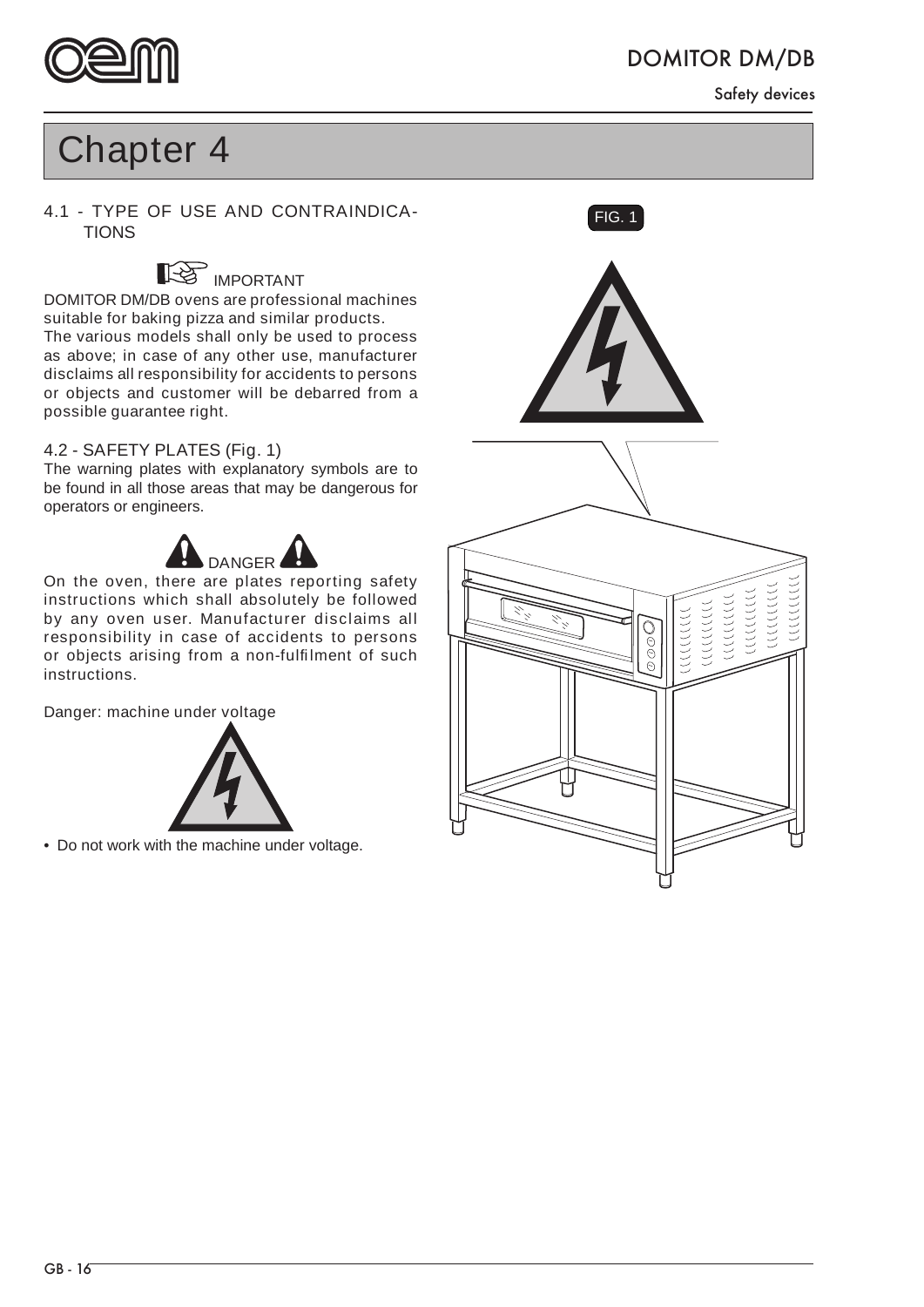Safety devices

#### **4.3 - SAFETY DEVICES (Fig 2)**

The equipment is equipped with following safety systems:

- 1) All dangerous areas are closed by screwed cases.
- 2) Each oven is equipped under the right-hand panel with a safety thermostat (1) to allow the oven to be disconnected in case of overtemperature inside the baking chamber.

#### **4.4 - USER'S AREAS (Fig 3)**

During the oven functioning, user is in front of it, in order to be able to easily insert and remove the pizza through the door (1) (see Fig. 3 "O" position).

To carry out maintenance operations, technician's position may be on the rear or lateral side of the oven - "T" position.

#### **4.5 - RESIDUAL DANGER AREAS (Fig. 3)**

Remaining danger areas: areas which cannot be protected due to the particular concerned kind of production; as to the oven, they can be read as follows:

• Door area and baking chamber inner area: risk of burns.



FIG. 2





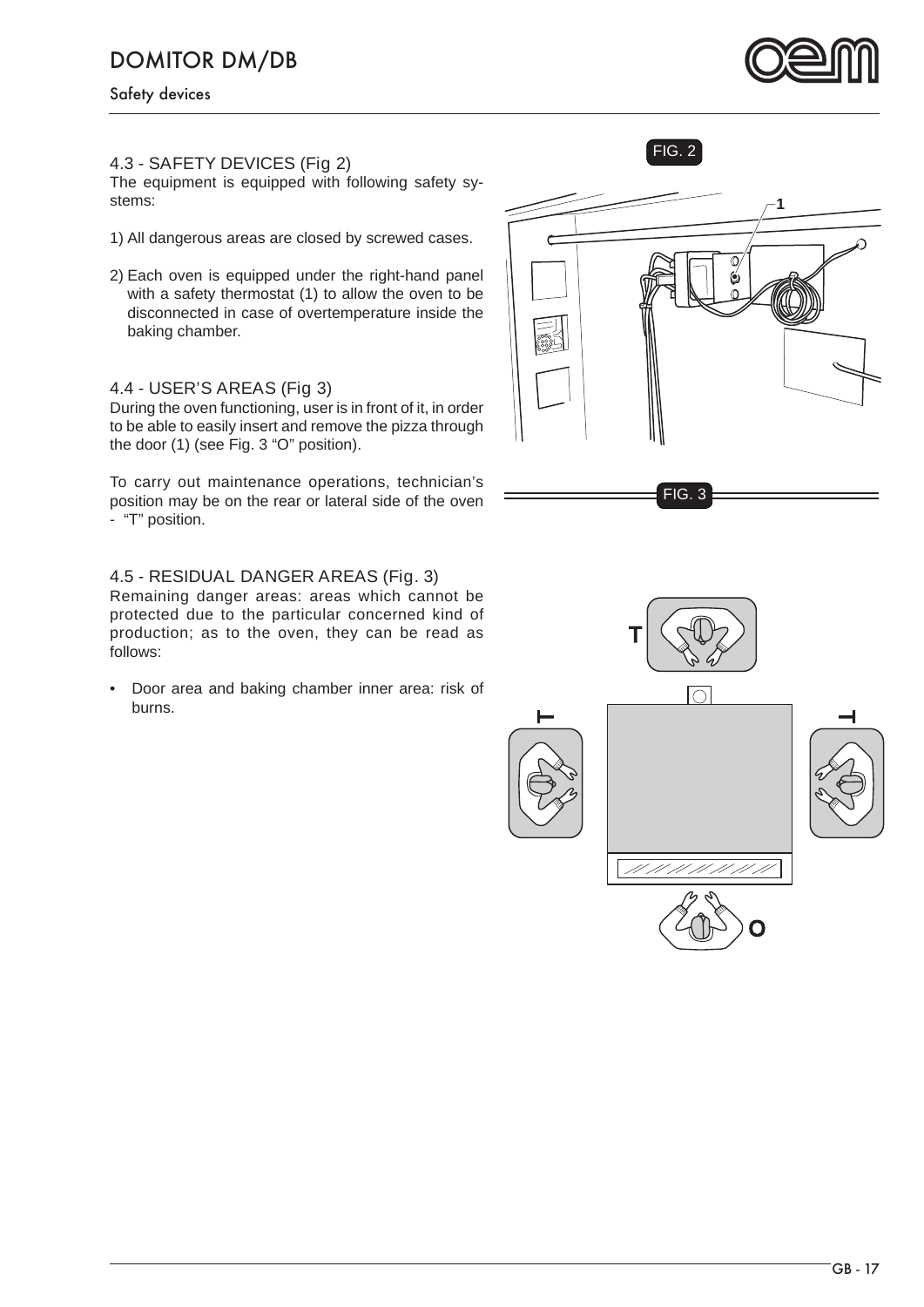

Functioning

## **Capitolo 5**

#### **5.1 - OVEN CONTROL BOARD (Fig 1)**



#### FIG. 1

On the oven, there are the following control elements:

#### **1. Line selector switch ON/OFF**

If you turn it onto ON, it energizes the control elements, the lamp (7) as well as the lamp being inside the oven light up.

- **2. Bedplate temperature adjustment thermostat** Turn the rotary knob and position it onto the bedplate temperature you wish, to do it, please refer to the graduated scale.
- **3. Bedplate resistance lamp** Lights up when the bedplate resistances are on, it goes out when the oven reaches the set temperature.

#### **4. Crown plate temperature adjustment thermostat**

Turn the rotary knob and position it onto the crown plate temperature you wish, to do it, please refer to the graduated scale.

**5. Crown plate resistance lamp**

Lights up when the bedplate resistances are on, it goes out when the oven reaches the set temperature.

**6. Analogue pyrometer**

Indicates the actual oven temperature.

**7. Oven starting pilot lamp** Lights up when the oven is started.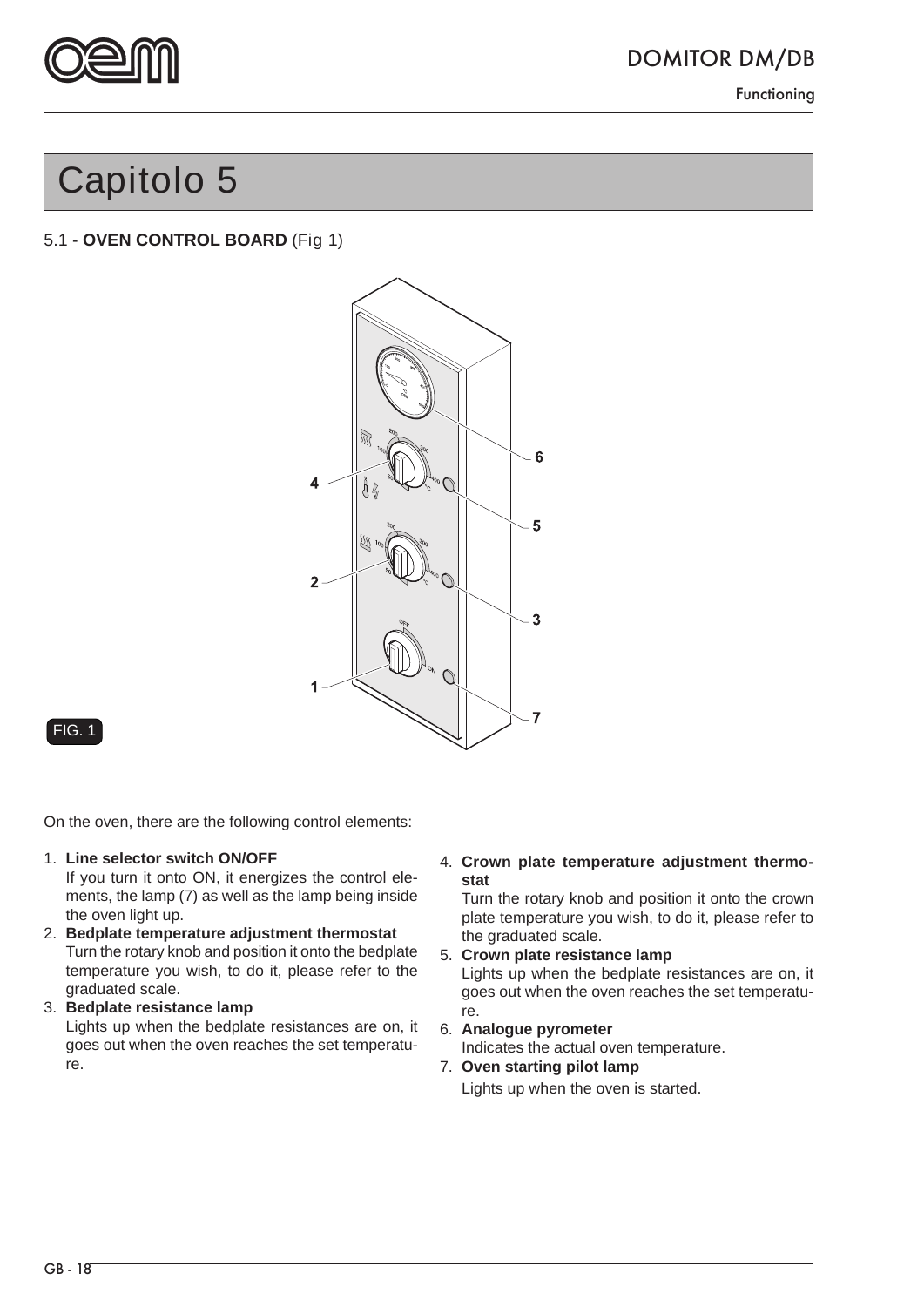Functioning

#### **5.2 - OVEN PREPARATION**

Pizza can be baked either directly on the refractory oven surface or in the baking-tin.

Here below you can find some instructions to adjust the different parameters.



When you are going to start the oven, do not adjust ceiling and bedplate resistances at their maximum capacity, since the oven temperature would in such a case be 50° - 60° C higher than the set one and pizzas will burn.

#### **5.2.a - Oven starting (Fig. 2)**

- Turn the selector switch (1) onto ON, the lamp (2) as well as the lamp (3) and (4) of both bedplate and crown plate resistances light up.
- Make sure the rotary knob (5) and (6) of bedplate and crown plate resistances are on the wished temperature value.
- Wait until the temperature inside the oven reaches the set value, this occurs when the lamp (3) and (4) go out and the thermometer (7) indicates that the set temperature is reached.





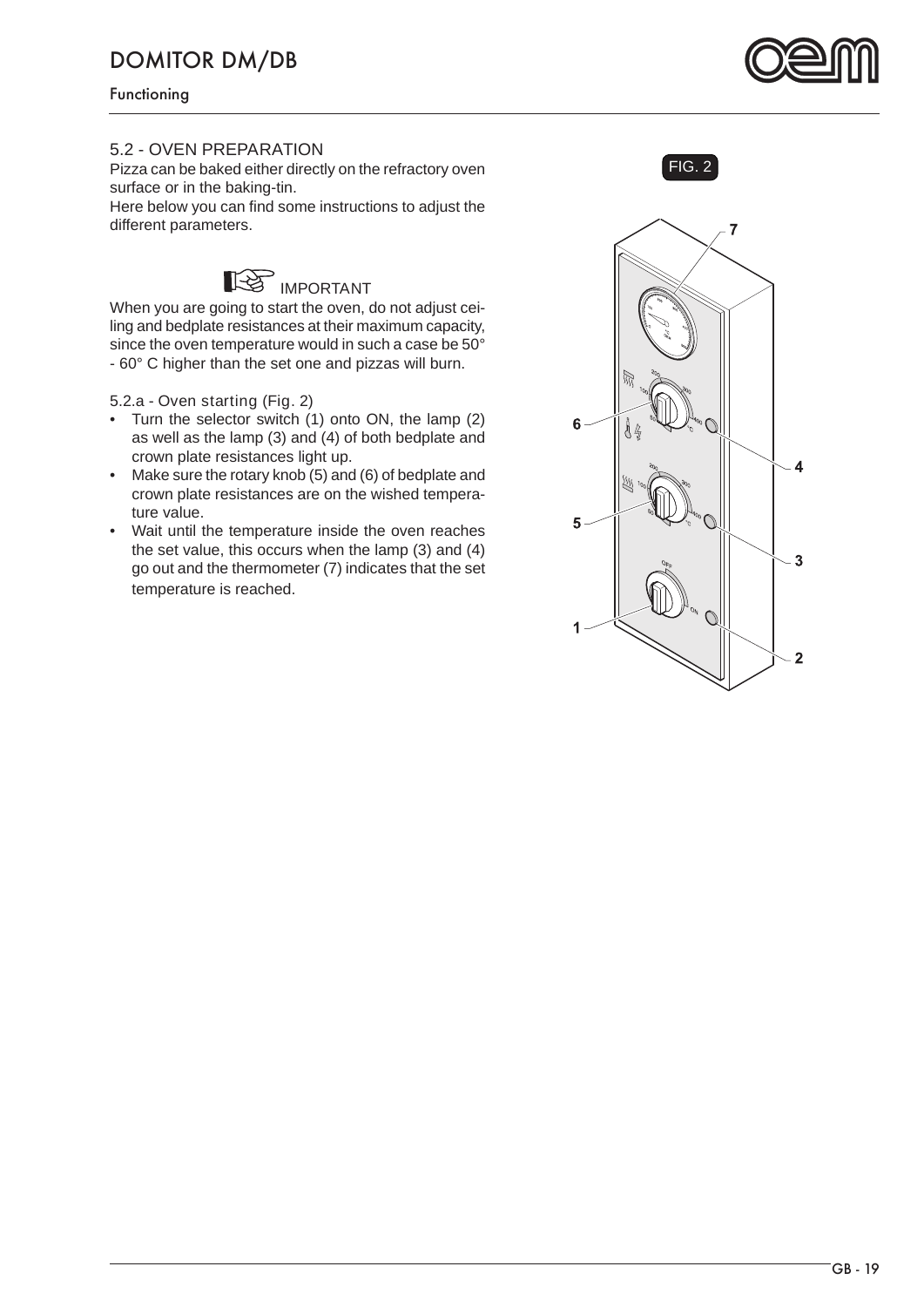

Functioning

#### **5.3 - PIZZA BAKING** FIG. 3

• As soon as the set temperature value is reached, open the access door and insert the pizza to be baked.



**Inside the oven, temperature is very high, therefore suitable individual protection means shall be used to insert and remove the pizza; RISK OF BURNS.**

- Start the extractor hood by pressing the relevant switch.
- While baking, it is possible to modify temperature by operating the relevant rotary knobs as explained in the preceding paragraphs.
- Once the pizza is baked, open the oven access door and remove the baked pizza.

#### **5.4 - SELF-CLEANING CYCLE (Fig 3)**

- The self-cleaning cycle shall be carried out after using the oven for several hours, at the end of each working day, before turning off the oven.
- By operating the knob (1) and (2), the crown plate & bedplate resistance temperature value shall be set on 400°C.
- Leave the oven on for approximately 20 minutes with this temperature value, then turn it off and let it get cool.
- In the event the extractor hood is functioning, let it function for the time needed to carry out a selfcleaning cycle.

#### **5.5 - CUTTING OFF**

• At the end of each working day, turn off the oven by rotating the selector switch (3) onto OFF; the lamp (4) goes out.



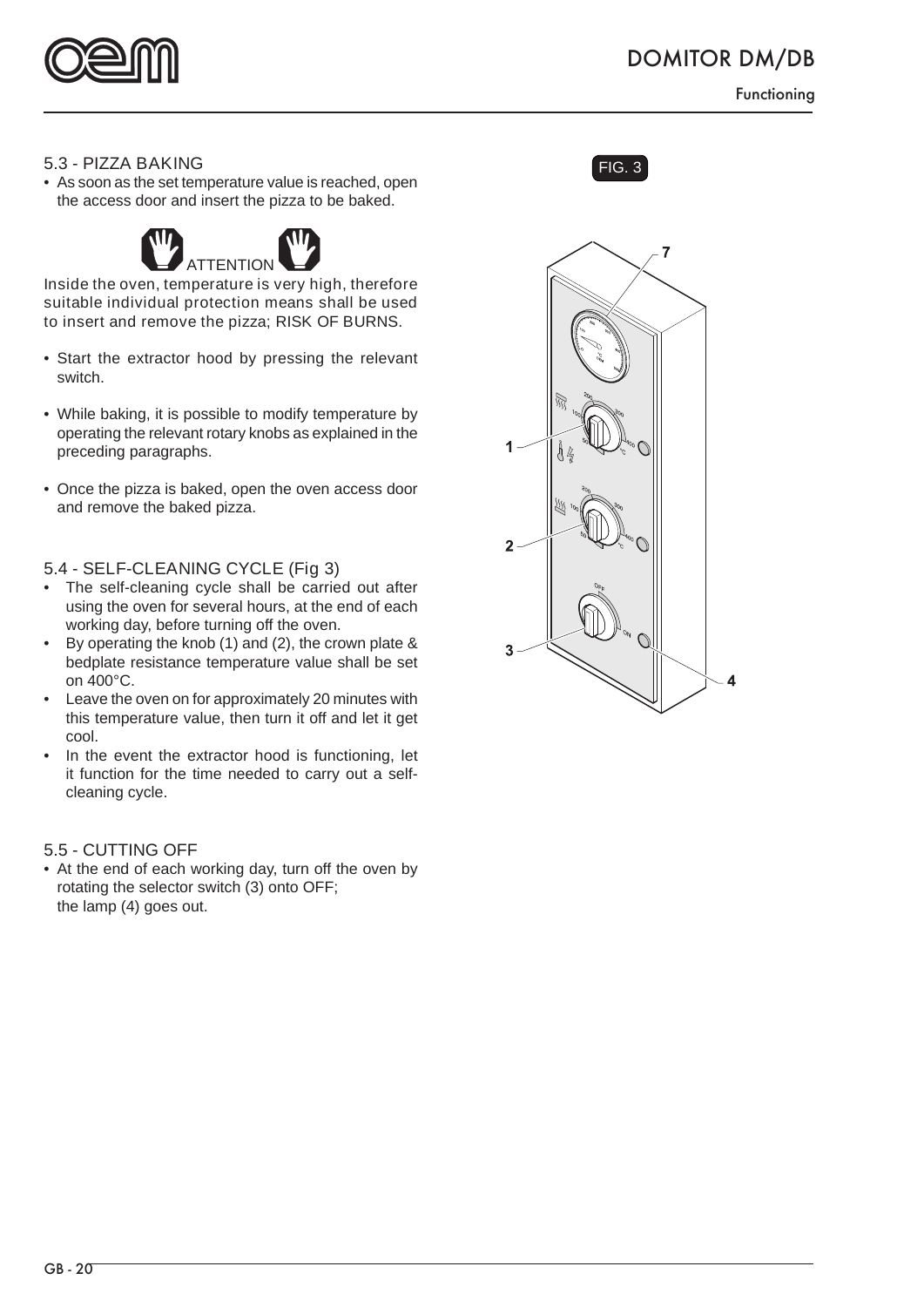Functioning

#### **5.6 - MALFUCTIONING,CAUSE AND CURE**

#### **- The oven does not start:**

- Verify the electric connection.
- Make sure the cutout switch is on.
- Contact manufacturer's technical service.

#### **- Pizza is not baked, uniformly:**

- The baking surface is dirt: clean the baking surface
- The baking surface is damaged: replace the surface
- Adjust the oven temperature
- Check the hood extraction
- **Oven malfunctioning:**
- The set temperature is not reached: Reistances are damaged Make sure the electric oven connection has properly been carried out Contact manufacturer's technical service.



**For all other troubles, do not hesitate to contact manufacturer's technical service**

**5.7 - SAFETY THERMOSTAT RECHARGE (Fig 4)**



**This operation shall be carried out by manufacturer's technical service after eliminating the trouble.**

The safety thermostat recharge shall manually be carried out as follows:



**Disconnect the knife switch placed in the upper machine side, eliminate the cause of the thermostat intervention.**

Remove the right-hand panel (1).

Press the red push-button (2) on the safety thermostat, then reassemble all by proceeding in the opposite way.





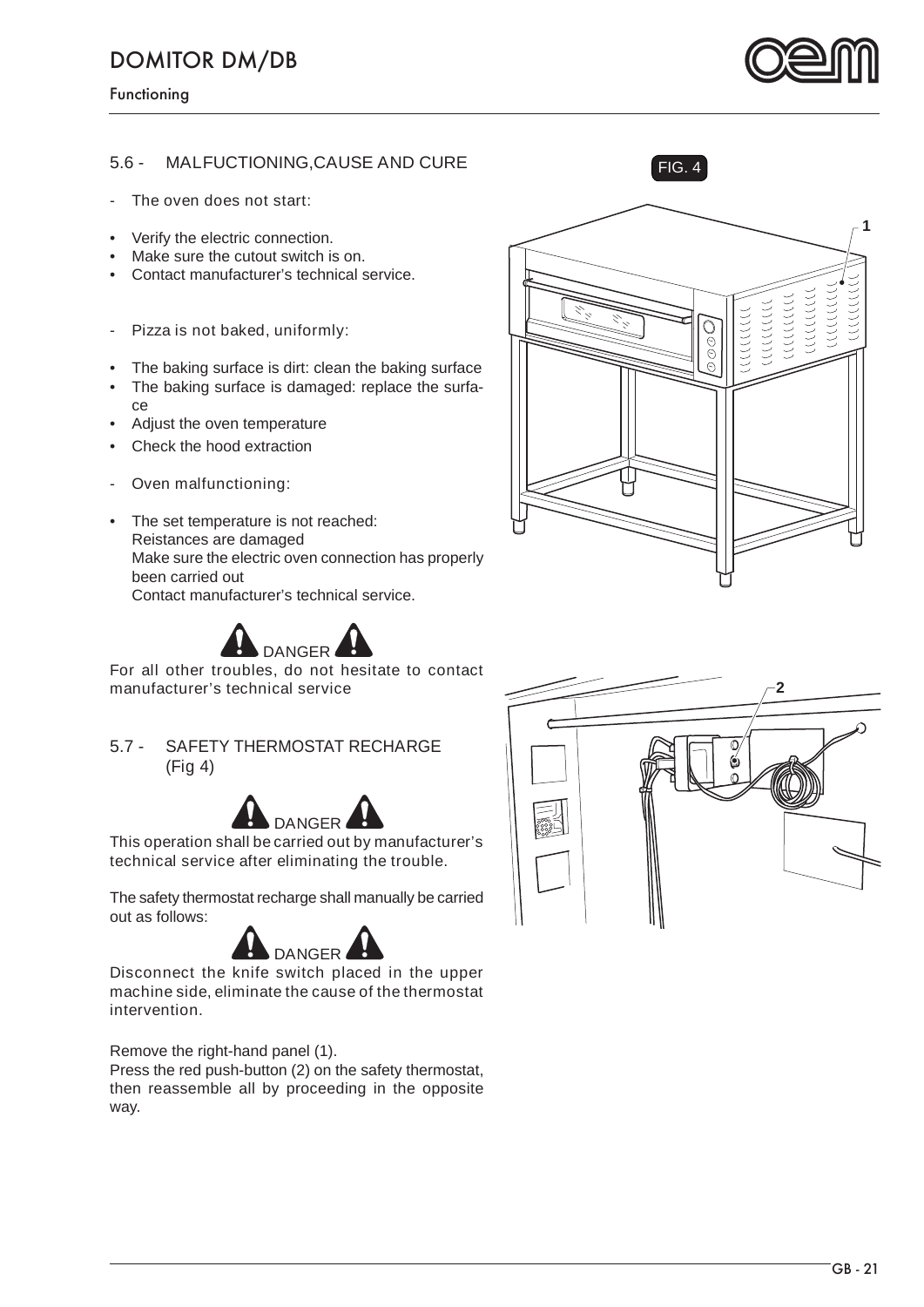

**Maintenance** 

## **Chapter 6**

#### **6.1 - ROUTINE AND PLANNED MAINTENANCE**

#### **6.1.a- In general**



**All maintenance operations shall be carried out when the oven is off and cool and the cutout switch**  is disconnected, on "<sup>(0)</sup> " OFF position.

Maintenance operations have been subdivided into three categories:

#### **• ROUTINE MAINTENANCE:**

 Group all daily and weekly operations to be carried out on the oven.

#### **• PLANNED MAINTENANCE:**

 List all operations to be carried out at regular intervals in order to ensure a good oven functioning.

#### **• MAINTENANCE IN CASE OF NEED:**

Some operations to be carried out in case of need, for instance the replacement of broken or worn components.

#### **6.1.b - Ordinary maintenance**

**6.1.b.a - Outer cleaning (to be carried out every day)**



At the end of each working cycle, carefully clean the oven.

To clean the oven, NEITHER metallic objects such as steel wool, brushes, scrapers NOR corrosive products shall be used.

Do not utilize water jets to clean the oven sides.

• To clean the outer side of the oven, you shall use a wet cloth as well as a detergent suitable for the surface to be treated.

#### **6.1.b.b - Fireproof surface cleaning (to be carried out every day) (Fig 1)**

• Make sure the oven is totally cool, oepn the door and clean the refractory surface (1) by the special scrubber.



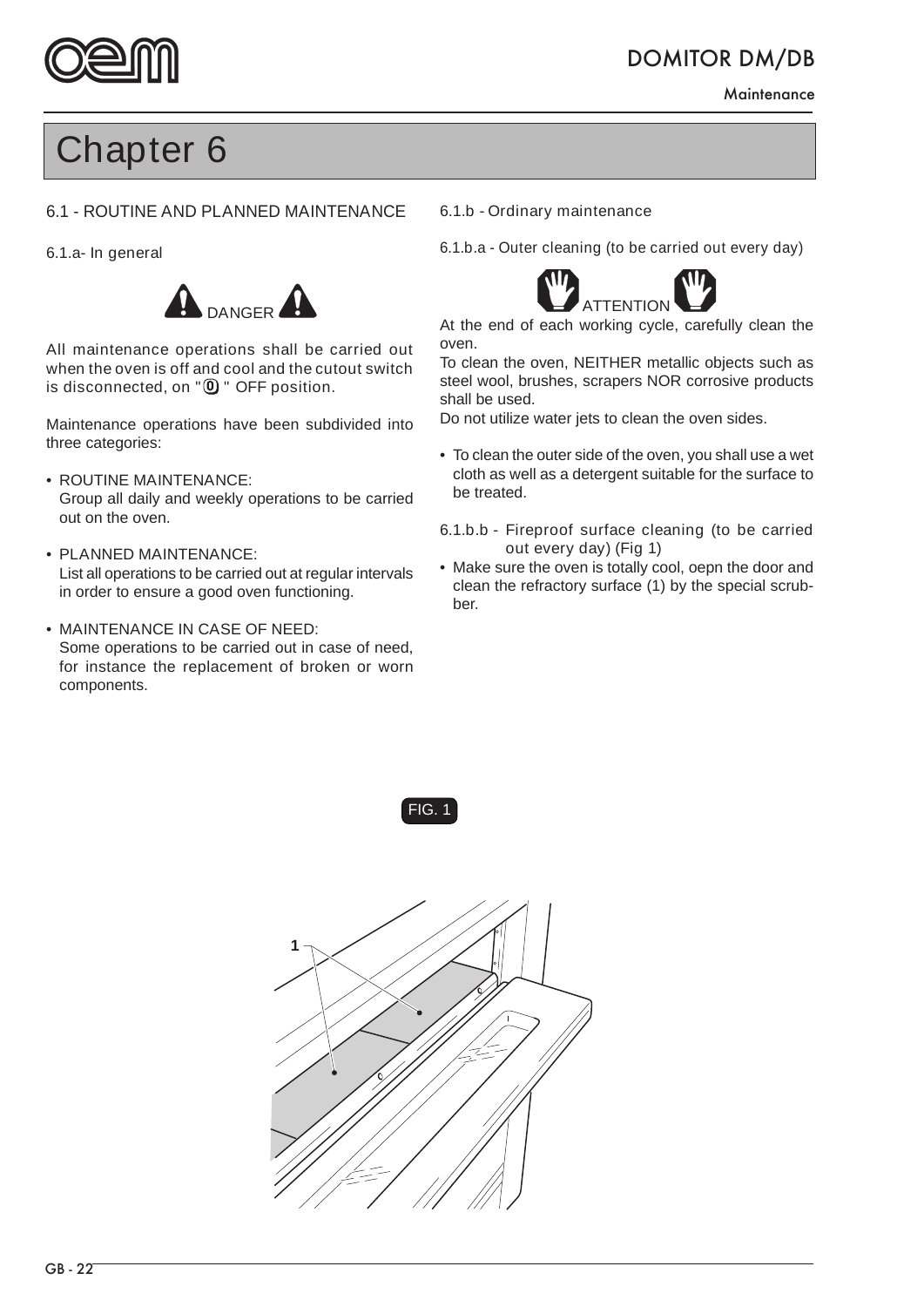

#### **6.1.c - Planned maintenance**

#### **6.1.c.a - Every 600 hours a careful chamber cleaning (Fig 2)**

- Make sure the oven is totally cool, then open the door, remove the protection (1) unscrewing the relevant screws and gently take off the refractory surface (2) from the door. Remove all possible residues by a vacuum cleaner.
- Clean the fireproof surface by utilizing the special brush.



**Carefully handle the refractory surface. DO NOT wash with water, DO NOT wash in a dishwasher, DO NOT utilize detergents to clean the** 

#### **6.1.c.b - Every 2 years**

**•** Contact manufacturer's technical service to carry out a comprehensive checking of the oven.

#### **6.1.d - Maintenance in case of need**

#### **6.1.d.a - Lamp holder replacement (Fig 3)**

**refractory surfaces, only use a wet cloth.**



#### **This operation shall be carried out by a skilled technician.**

- Remove the left-hand panel (1).
- Unscrew both screws (2) and remove the square.
- Remove the lamp and release the lamp holder by operating the spring (3).
- Replace the lamp holder and reassemble all by proceeding in the opposite way.





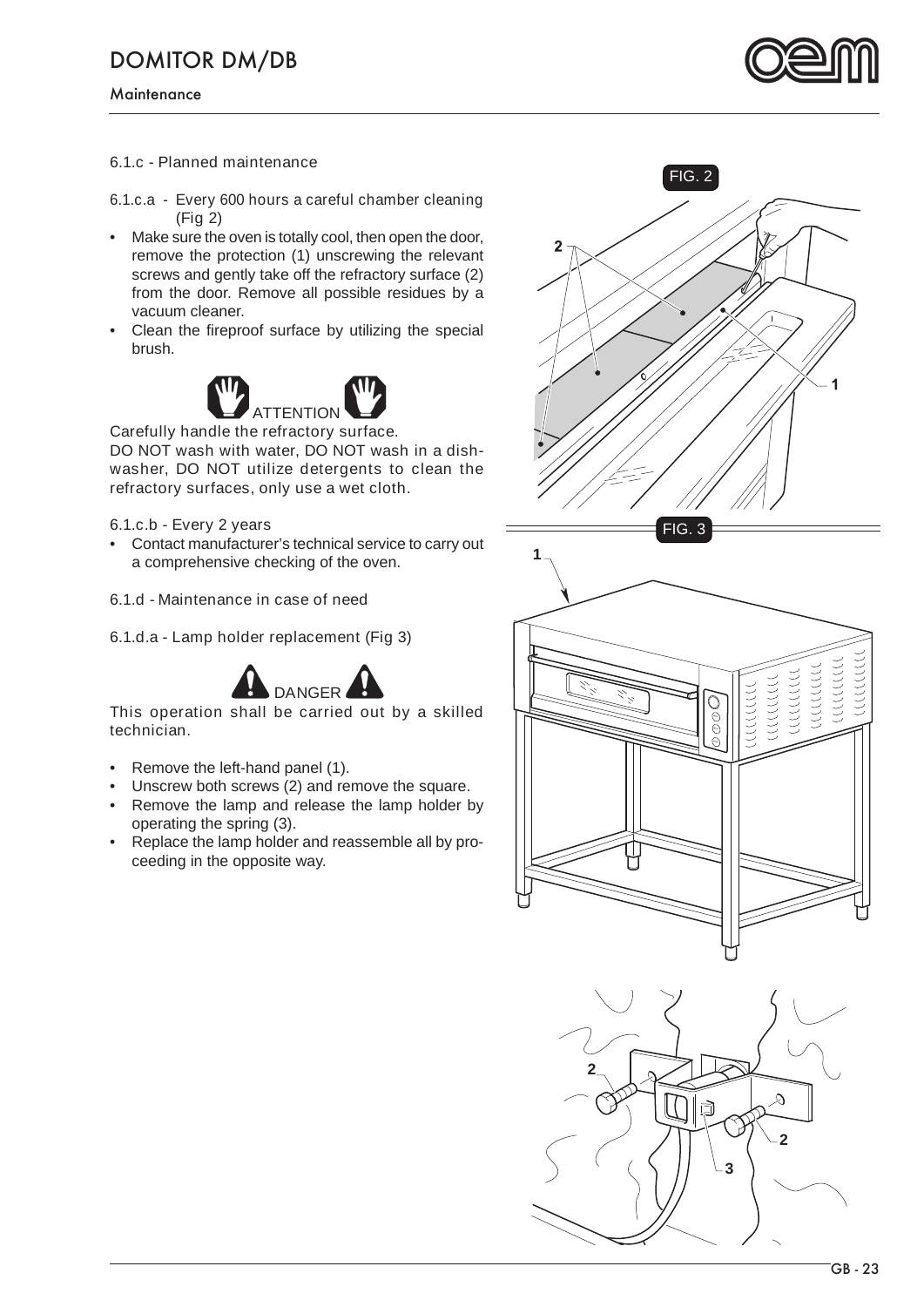

#### **6.1.d.b - Lamp replacement (Fig 4)**

- Unscrew the glass (1) protecting the lamp (2).
- Unscrew theburnt out lamp (2) and replace it, then reassemble all by proceeding in the opposite way.



FIG. 4

**6.1.d.c - Ceiling or bedplate resistance replacement (Fig 5)**



**This operation shall be carried out by skilled technicians.**

**To access the resistance, the oven covering mineral wool shall be moved, therefore, it is necessary to use suitable individual protection means.**

- The user shall place himself at the rear side of the oven and remove the rear panel (1) with chimney, loosening the relevant screws.
- Remove the oven covering mineral wool (2), loosen the resistance fixing screws (3) (two per resistance).
- Electrically disconnect the resistance, then open the oven door.

Bedplate resistance:

 After opening the oven door, take off the refractory surface and the resistance to be replaced, as well. Ceiling resistance:

 after opening the oven door, remove the split pins (4), take off the resistance support bar (5) then, take off the resistance to be replaced.

• Replace the resistance and mount again proceeding in the reverse order taking care of a proper power supply cable connection.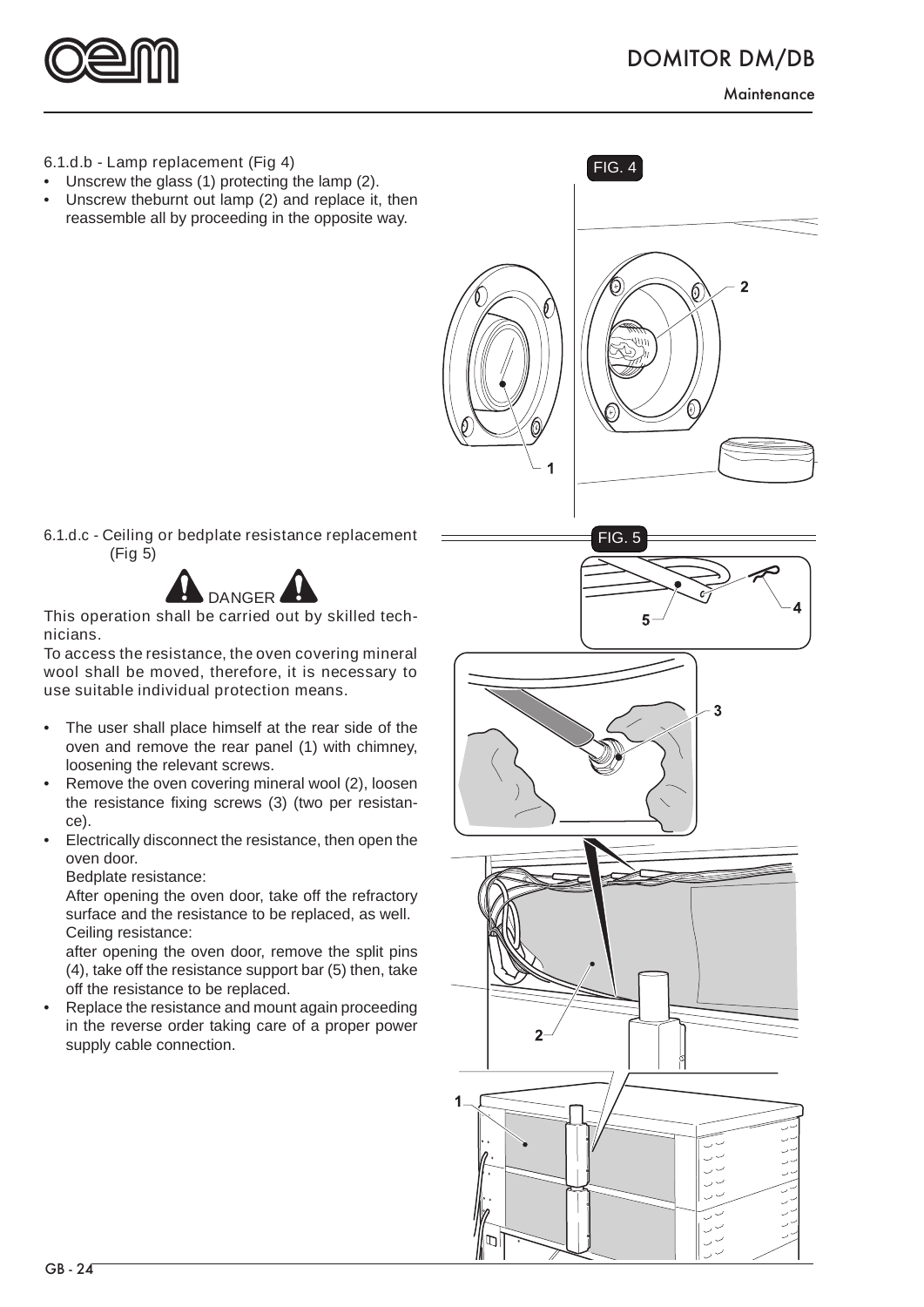

#### **6.1.d.d - Door spring replacement (Fig 6)**



**This operation shall be carried out by skilled technicians.**

- Remove the right-hand panel (1) by unscrewing the relevant screws.
- Remove the control board (2) by unscrewing the relevant screws.
- Release the spring (3) and replace it.
- Insert the spring  $(3)$  in the pin  $(4)$ , turn the spring rewinding it up, then fasten the spring catch (5) in the milling (6) of the pin (4).
- Reassemble the panel (1) and (2).

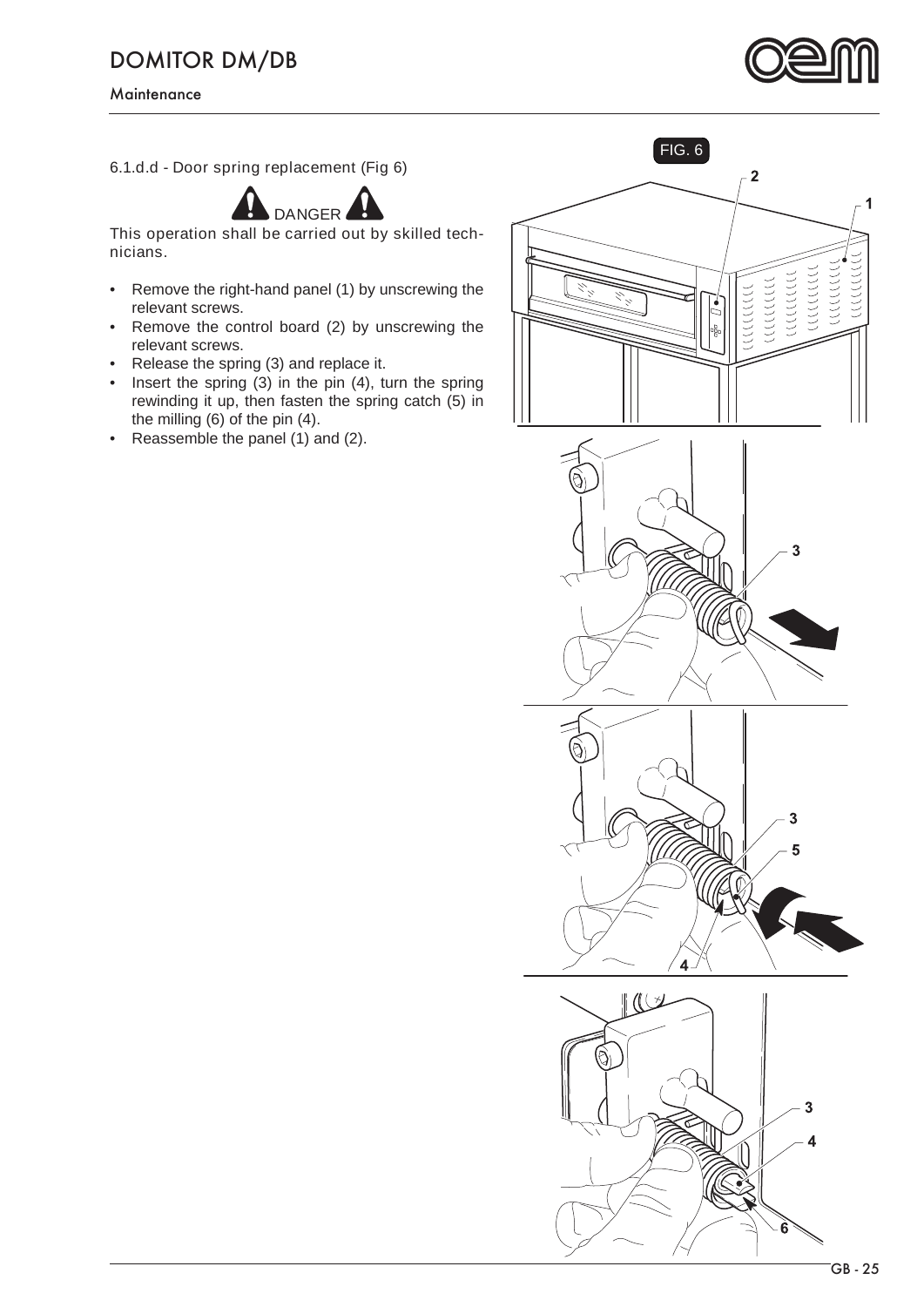



**6.1.d.e - Door pane replacement (Fig 7)**



**This operation shall be carried out by skilled technicians.**

- Open the door (1) and remove the inner panel (2) loosening the relevant screws (3).
- Replace the pane (4) and mount all again proceeding in the reverse.

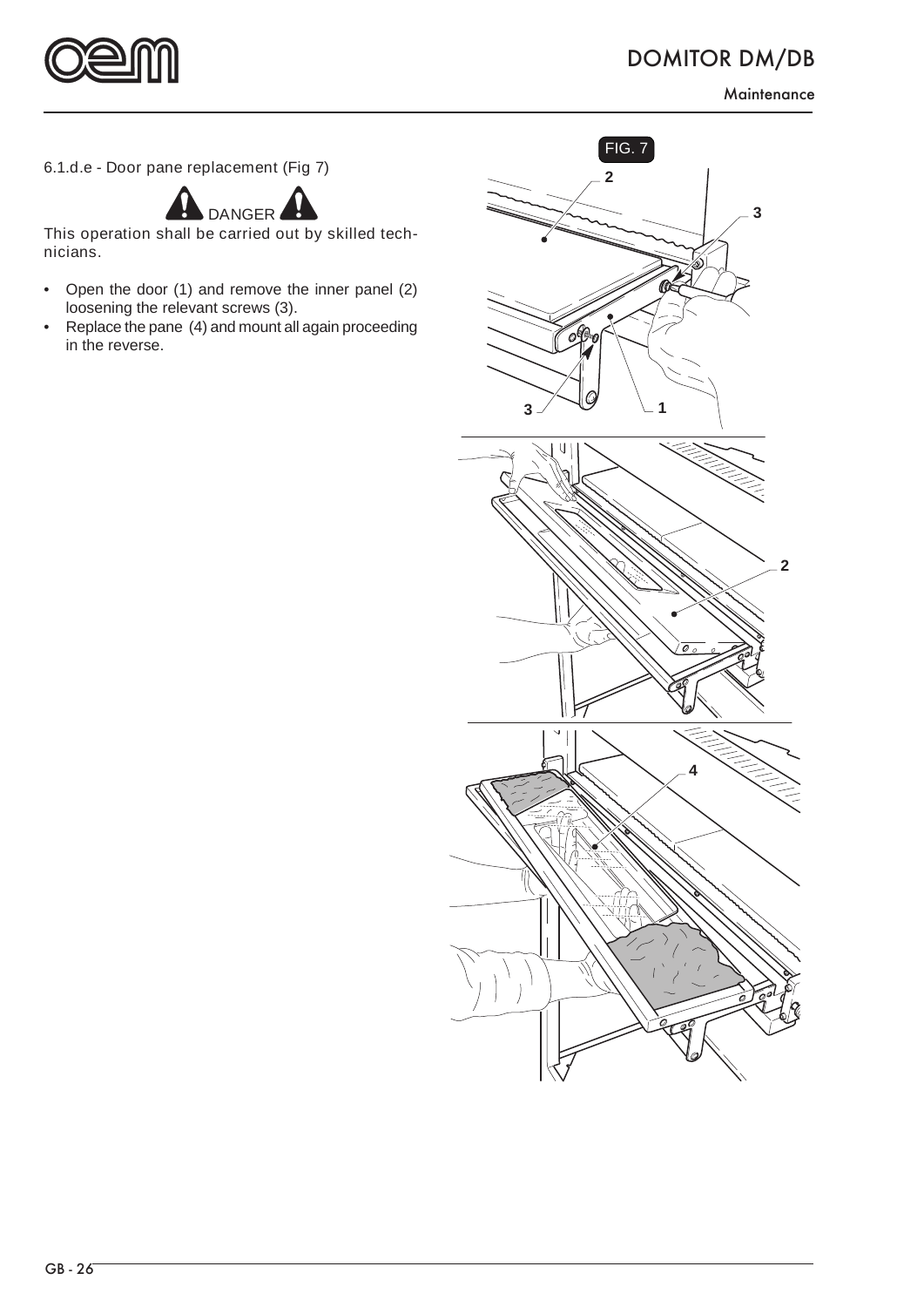Dismantling - Demolition - Disposal



## **Chapter 7**

#### **7.1 - OVEN DISASSEMBLY**

In case the oven shall be disassembled to reinstall it later, proceed in a reverse order compared to the description being reported in "Installation" chapter.



**Before disassembling the machine or demounting some machine components, disconnect the power supply.**

**The machine assembling shall only be carried out by skilled and authorized personnel.**



**In case you need to disassemble the oven or demount some components of the latter in a way being different than the manner whic is reported in this handbook, you shall contact manufacturer or the latter's Agent, whose address can be found under the contact names on the third page of this handbook.**

#### **7.2 - OVEN SCRAPPING**



To protect the environment, please proceed in compliance with the local laws in force.

When the machine can no longer be used or repaired, please proceed with recycle and disposal.

Electrical equipment cannot be disposed of as ordinary urban waste: it must be disposed of according to the special EU directive for the recycling of electric and electronic equipment.

The electrical equipment is marked with a pictogram of a garbage can inside a barred circle. This symbol means that the equipment was sold on the market after August 13, 2005, and must be disposed of accordingly.

Due to the substances and materials it contains, inappropriate or illegal disposal of this equipment, or improper use of the same, can be harmful to humans and the environment. Improper disposal of electric equipment that fails to respect the laws in force will be subject to administrative fines and penal sanctions.



**Consult the next paragraph when disposing of harmful materials (lubricants, solvents, coating products, etc.).**

#### **7.3 - DISPOSING OF HARMFUL SUBSTANCES**

Consult the provisions established by the Standards in force in each individual country before disposing of such substances.



**Manufacturer disclaims all responsibility in case of irregularities made by Customer before, during and after scrapping and disposal of oven components and also in case of mistakes by the latter while interpreting and following the concerned Rules being in force.**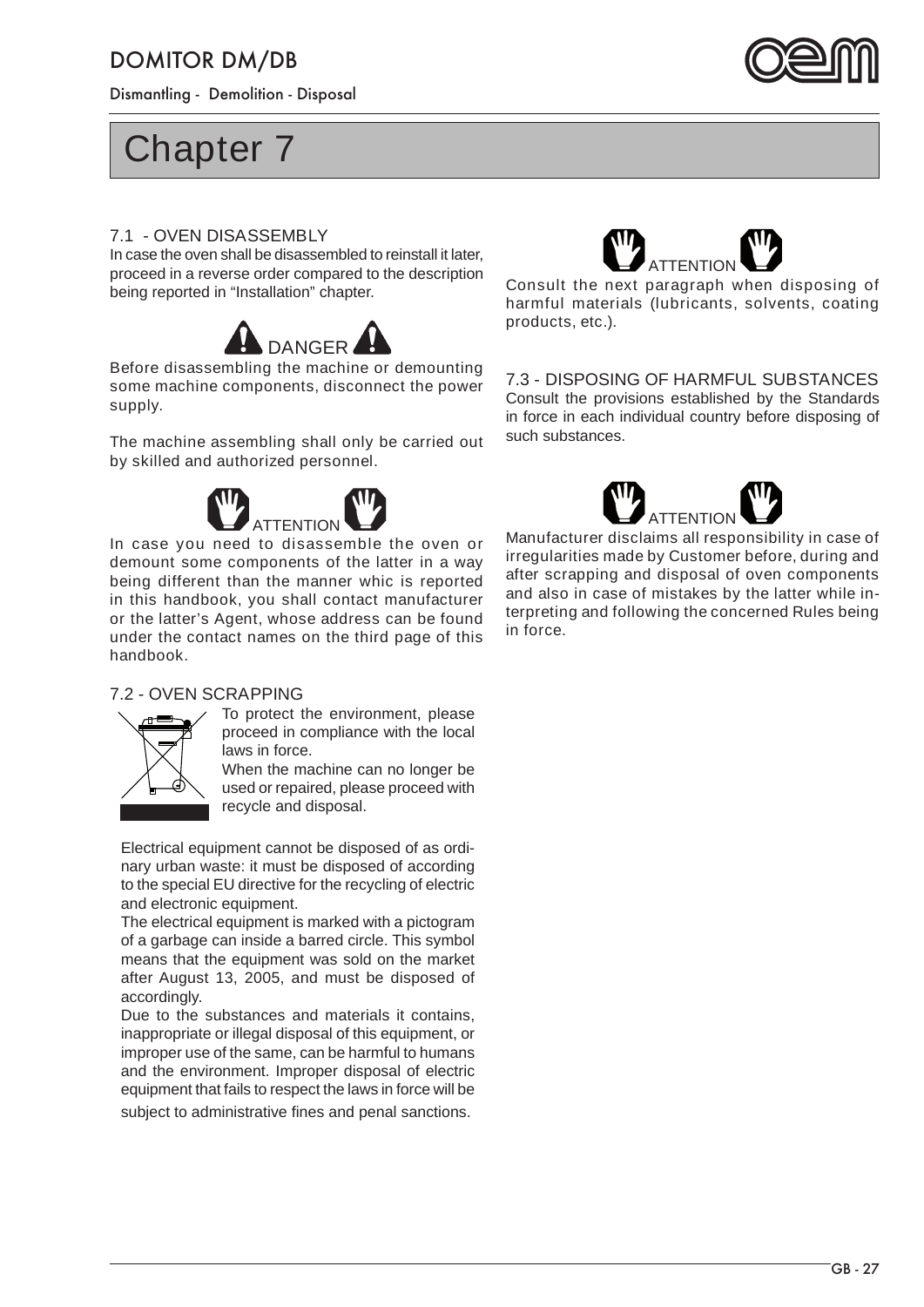

#### **WIRING DIAGRAM DM 430-435 V400 Trifase**

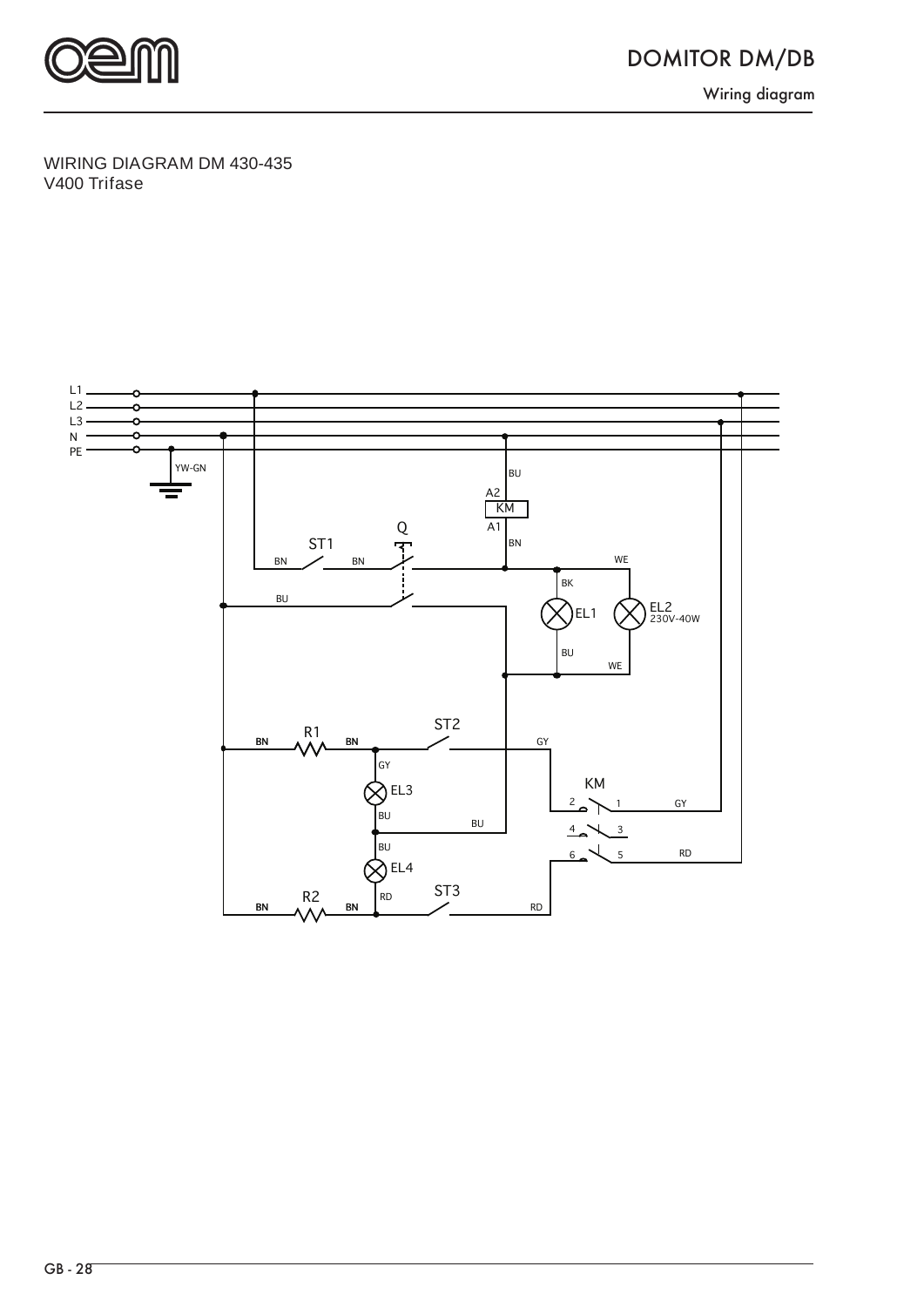

**WIRING DIAGRAM DM 430-435 V230 Single-phase**

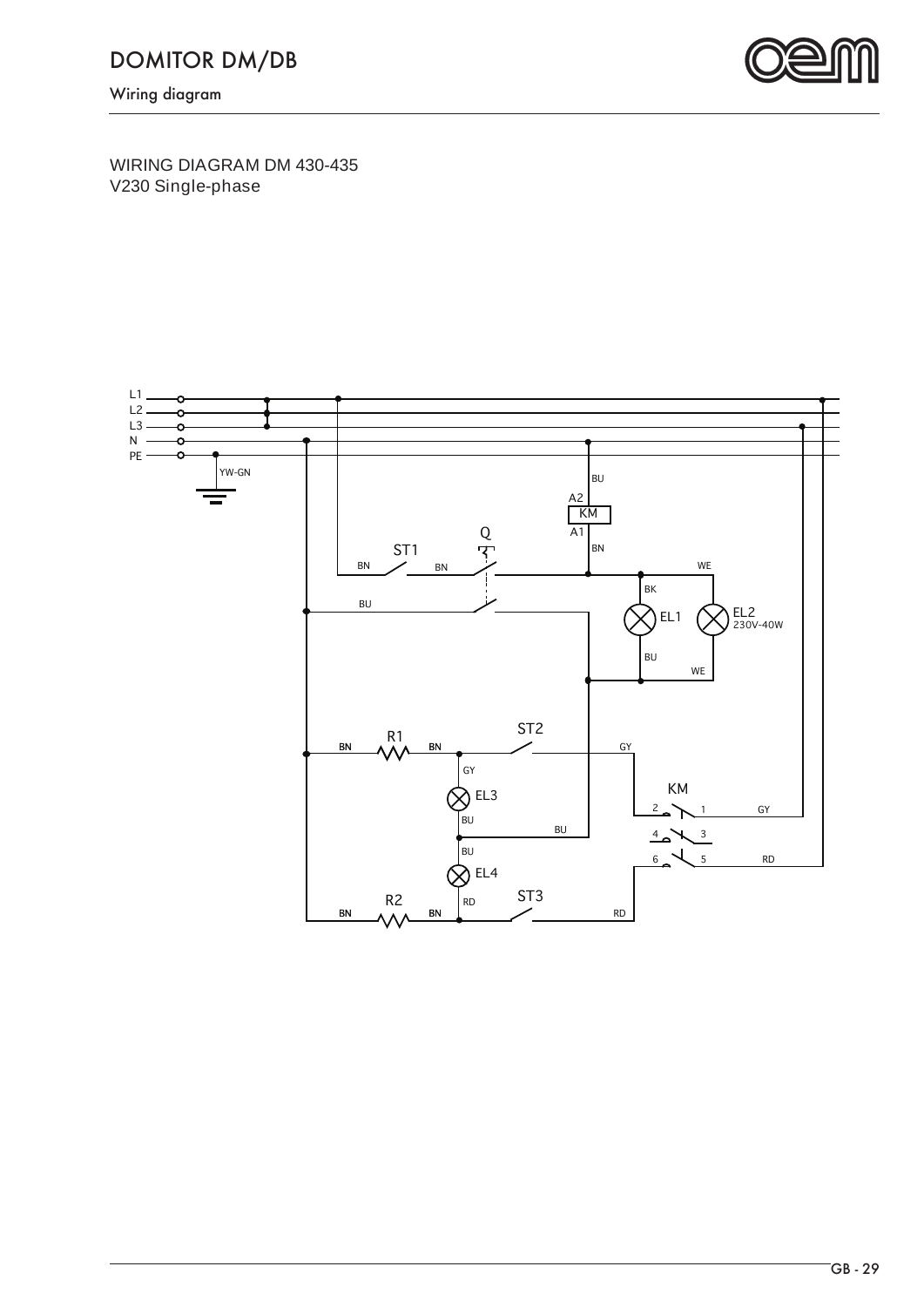

#### **WIRING DIAGRAM DM 430-435 V230 Trifase**

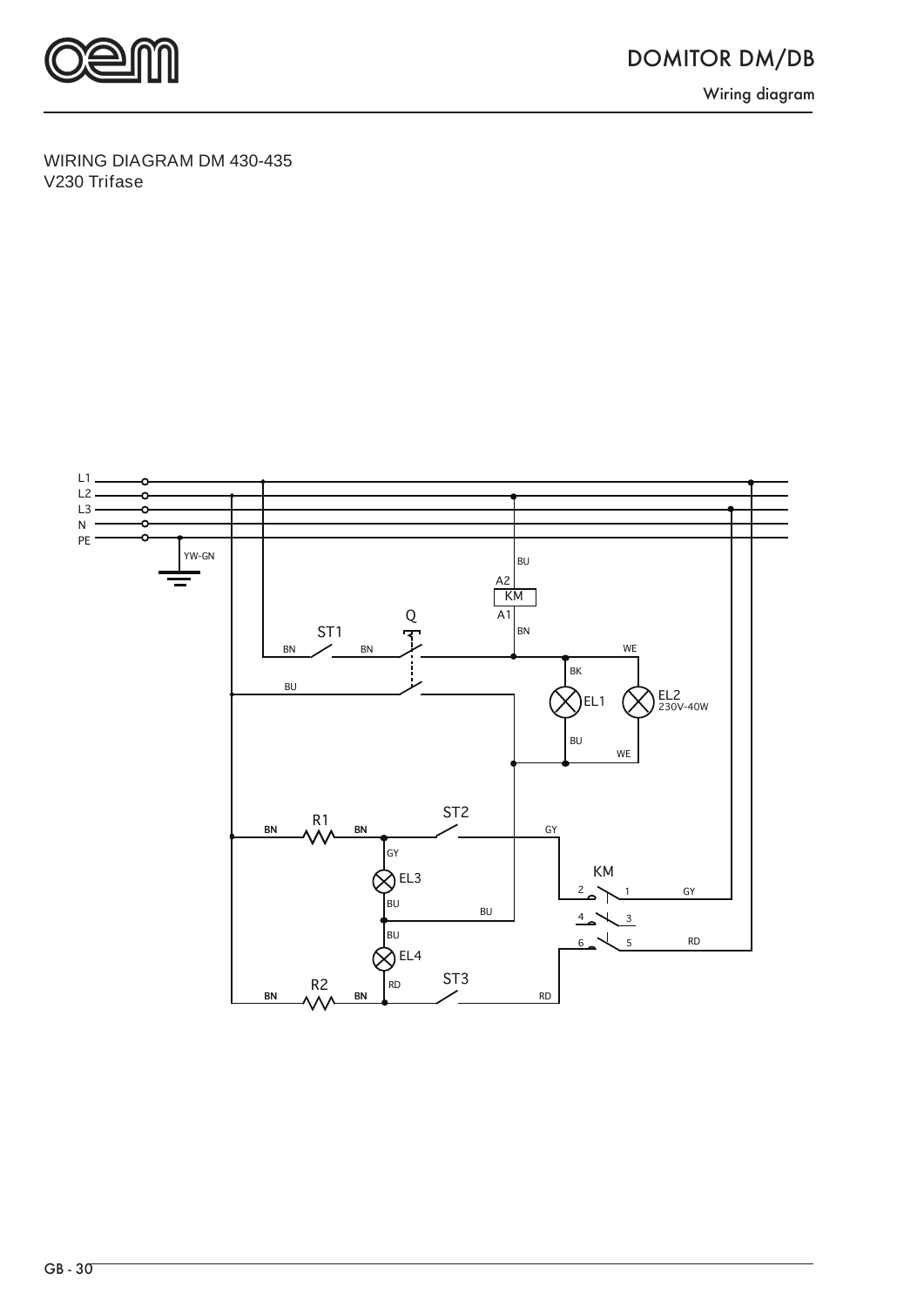

#### **WIRING DIAGRAM DM 630-635 V400 Trifase**

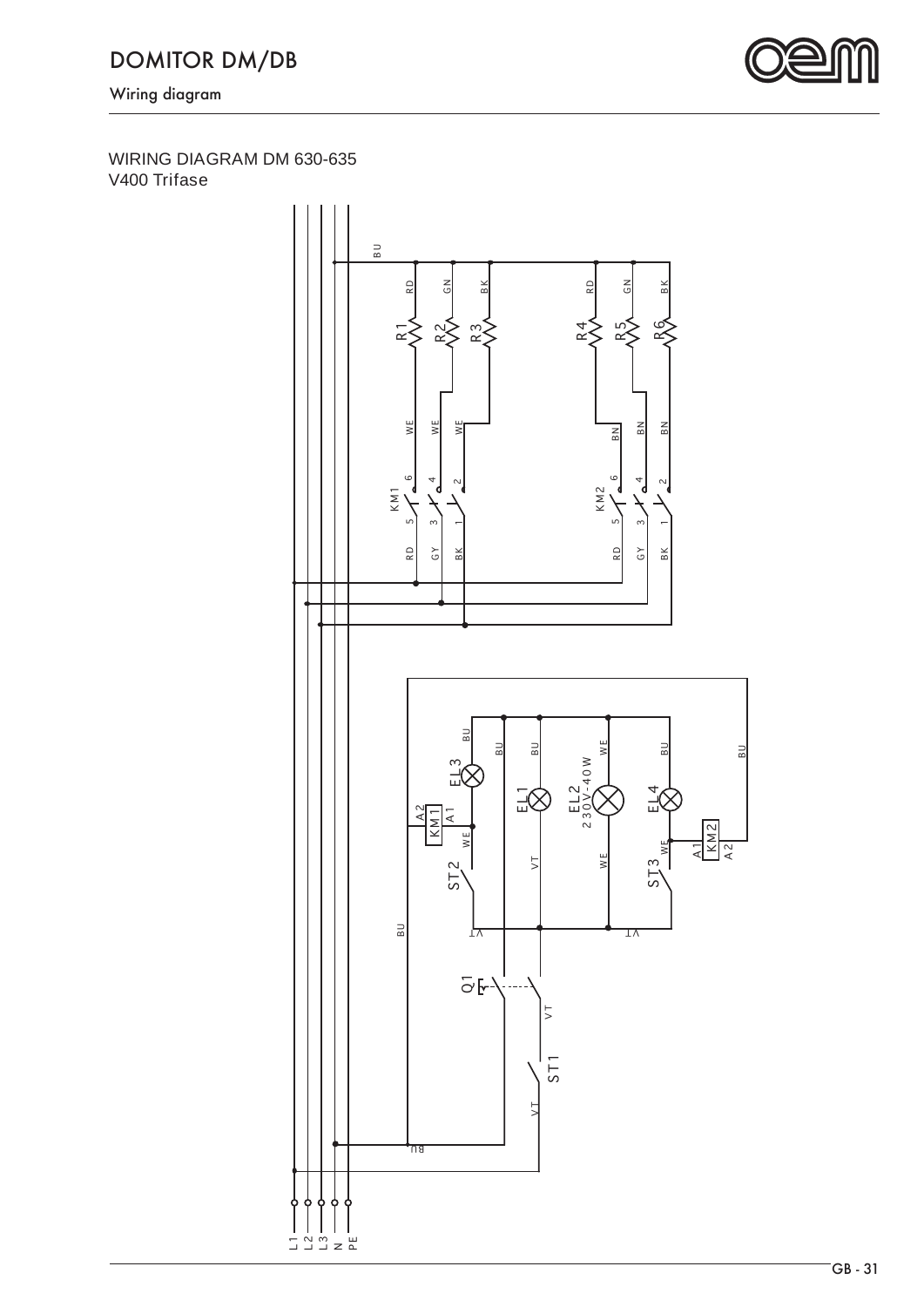

#### **WIRING DIAGRAM DM 630-635-930-935 V230 Trifase**

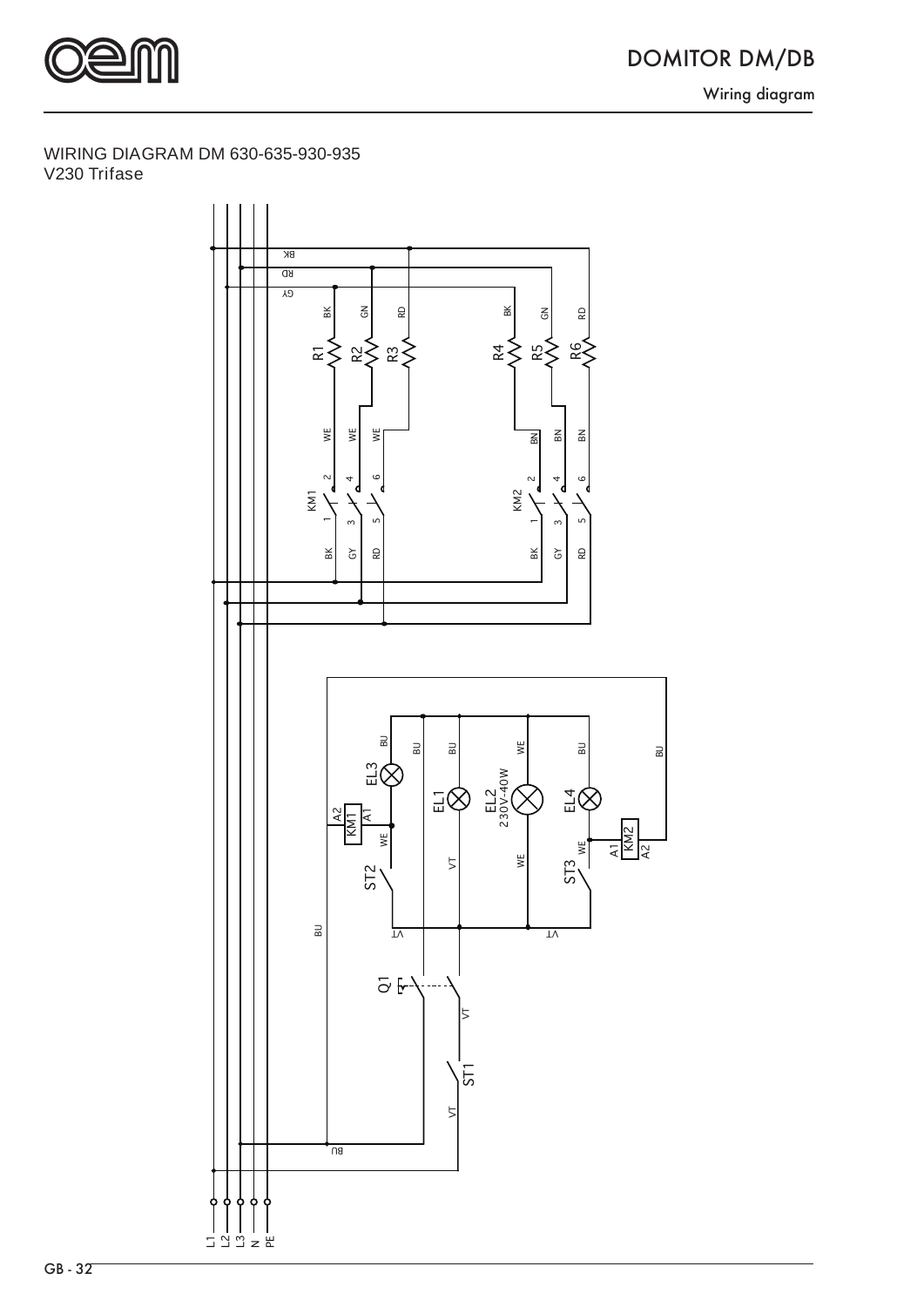

**WIRING DIAGRAM DB 830-835 V400 Trifase**

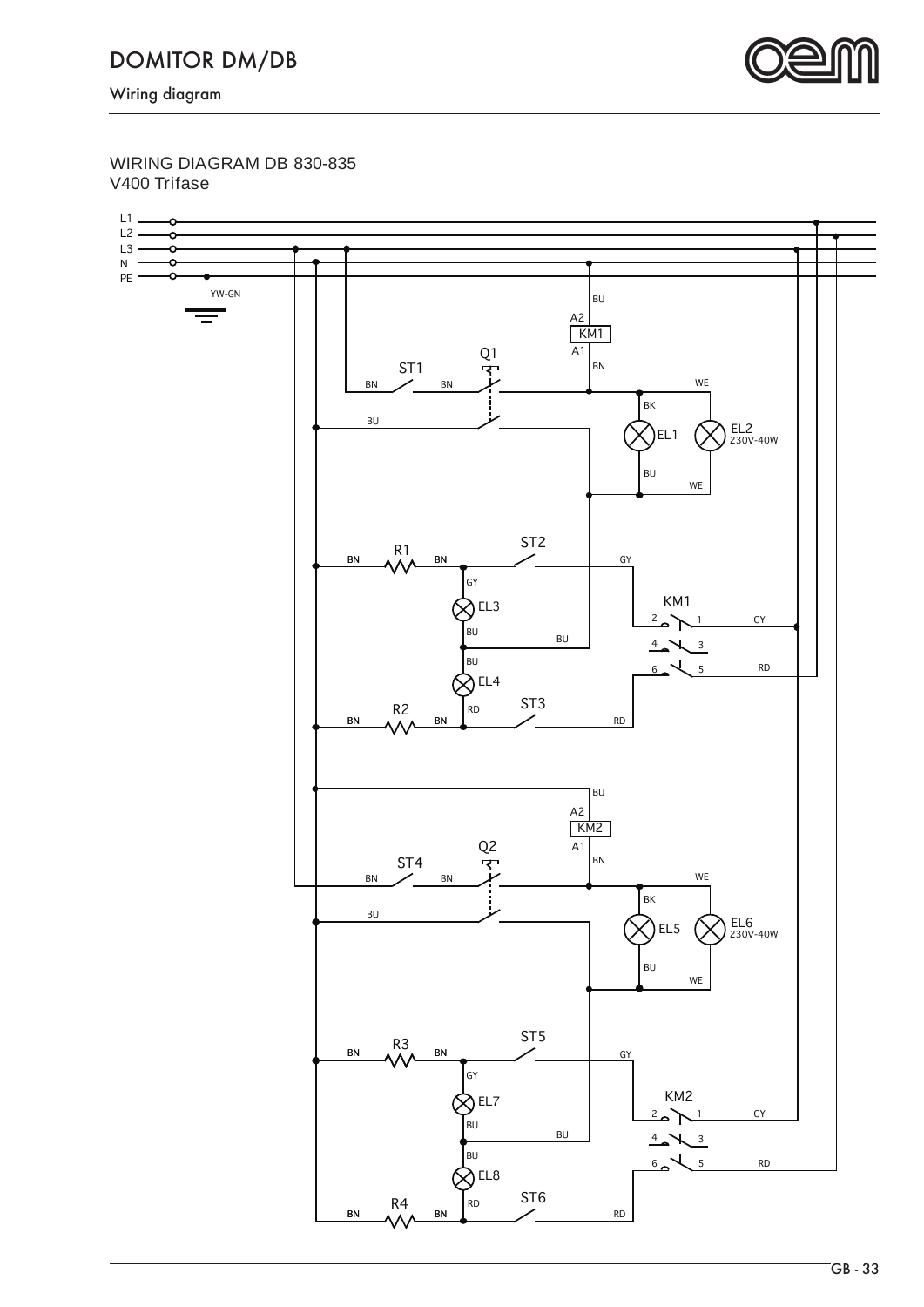

Wiring diagram

#### **WIRING DIAGRAM DB 830-835 V230 Trifase**

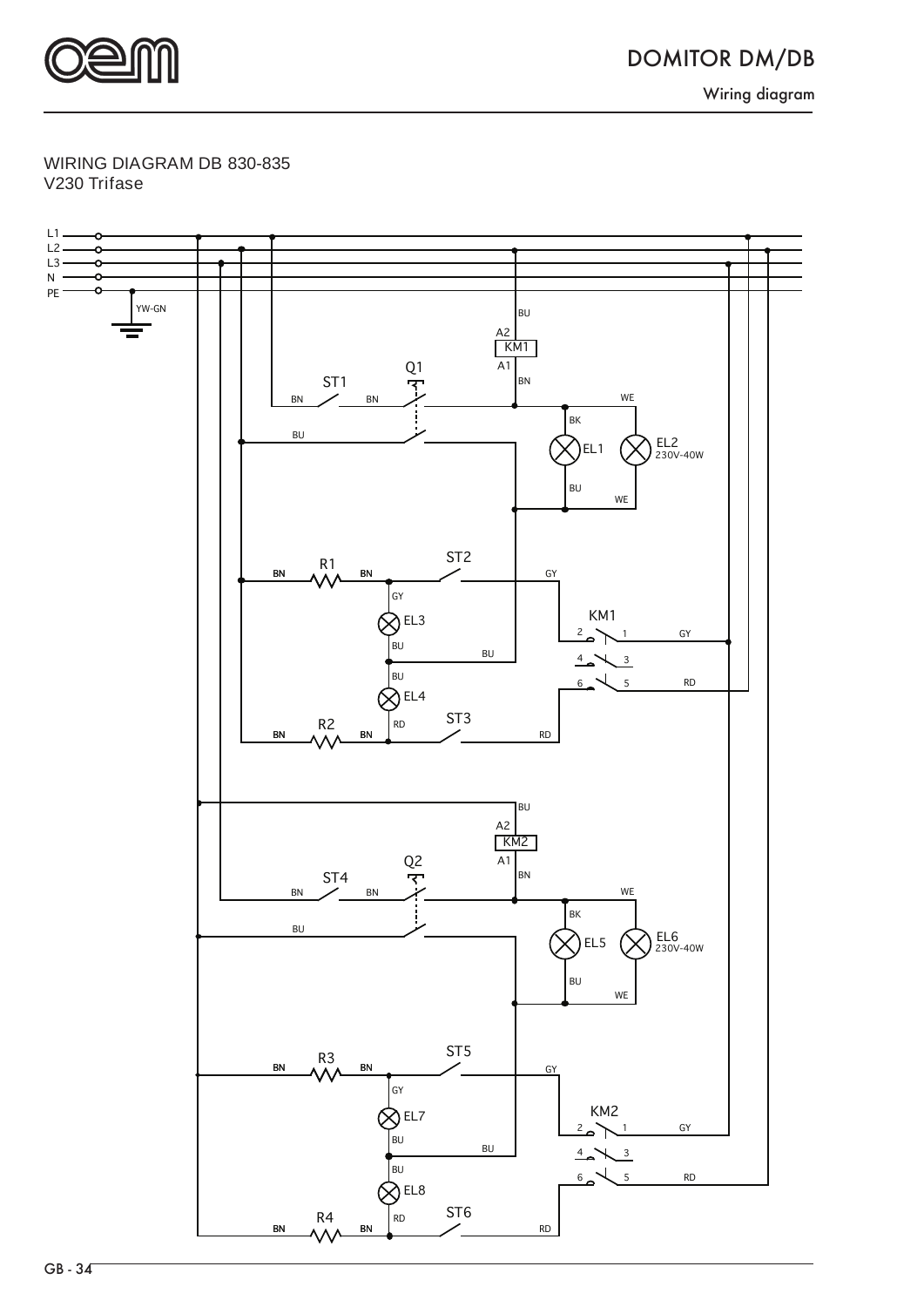

#### **WIRING DIAGRAM DB 1230-1235 V230 Trifase**

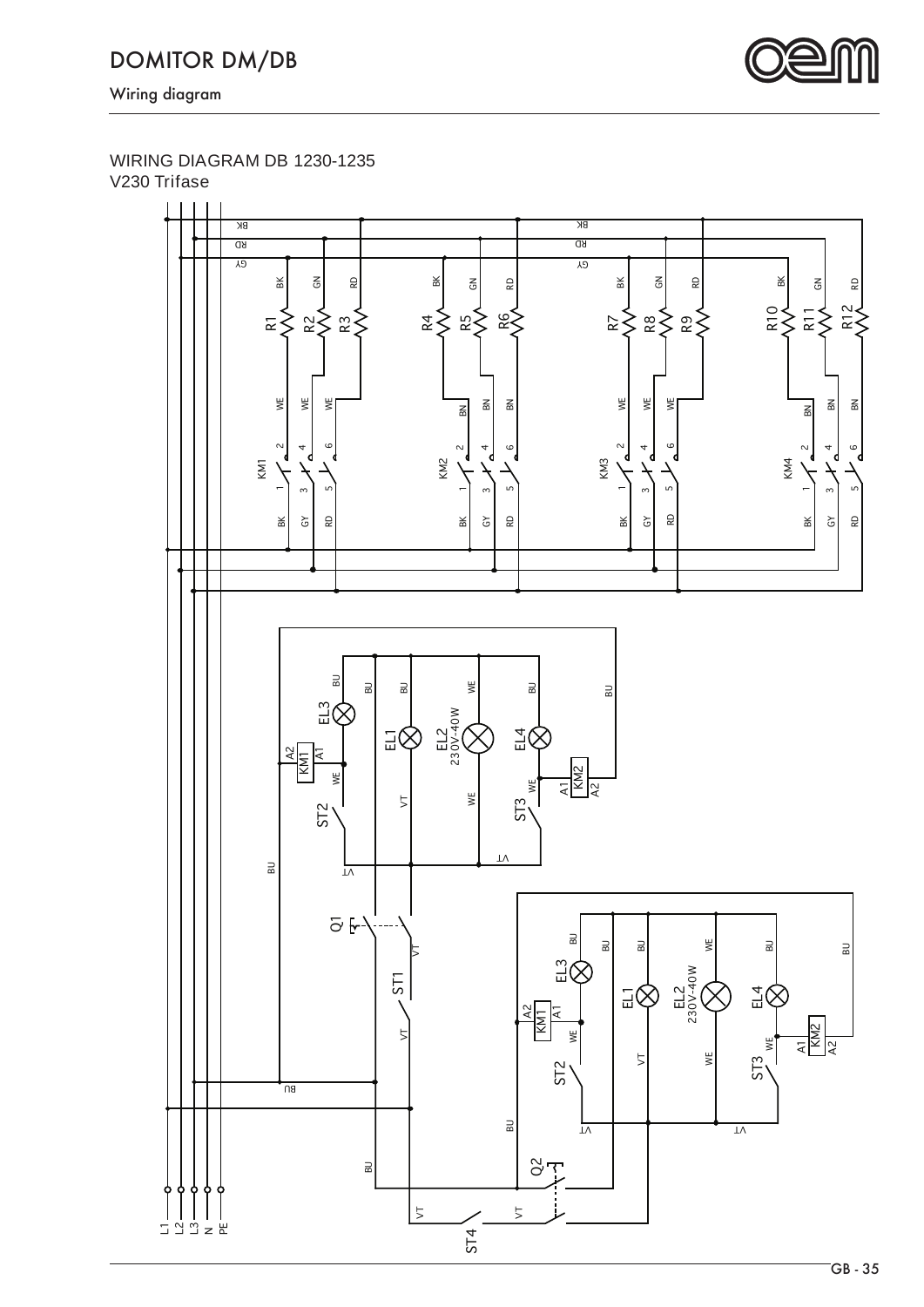

DOMITOR DM/DB Wiring diagram

#### **WIRING DIAGRAM DM 1230-1235**



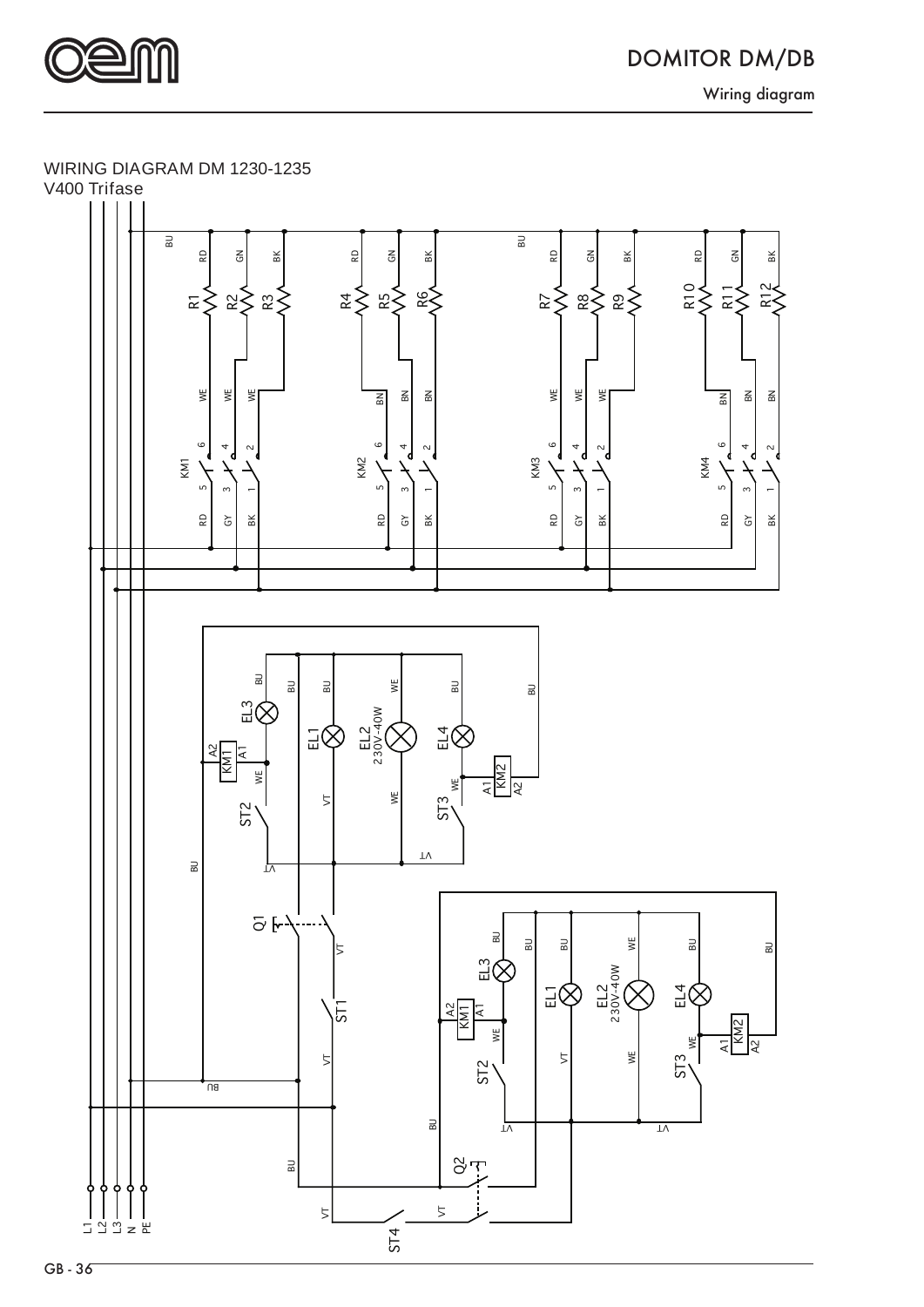

#### **OVEN CAPTION 430-435 V400/230**

**EL1 =** Led ON/OFF **EL2 =** Lamp **EL3 =** Upper thermostat led globe **EL4 =** Bottom plane thermostat led globe **F =** Antijamming device **KM =** Contactor **Q =** Main switch **R1 =** Upper resistance **R2 =** Bottom resistance **ST1 =** Safety thermostat **ST2 =** Upper thermostat **ST3 =** Bottom thermostat

#### **OVEN CAPTION 630-635-930-935 V400/230**

**EL1 =** Led ON/OFF **EL2 =** Lamp **EL3 =** Upper thermostat led globe **EL4 =** Bottom plane thermostat led globe **F =** Antijamming device **KM1 =** Upper contactor **KM2 =** Bottom contactor **Q =** Main switch **R1/R2/R3 =** Upper resistance **R4/R5/R6 =** Bottom resistance **ST1 =** Safety thermostat **ST2 =** Upper thermostat **ST3 =** Bottom thermostat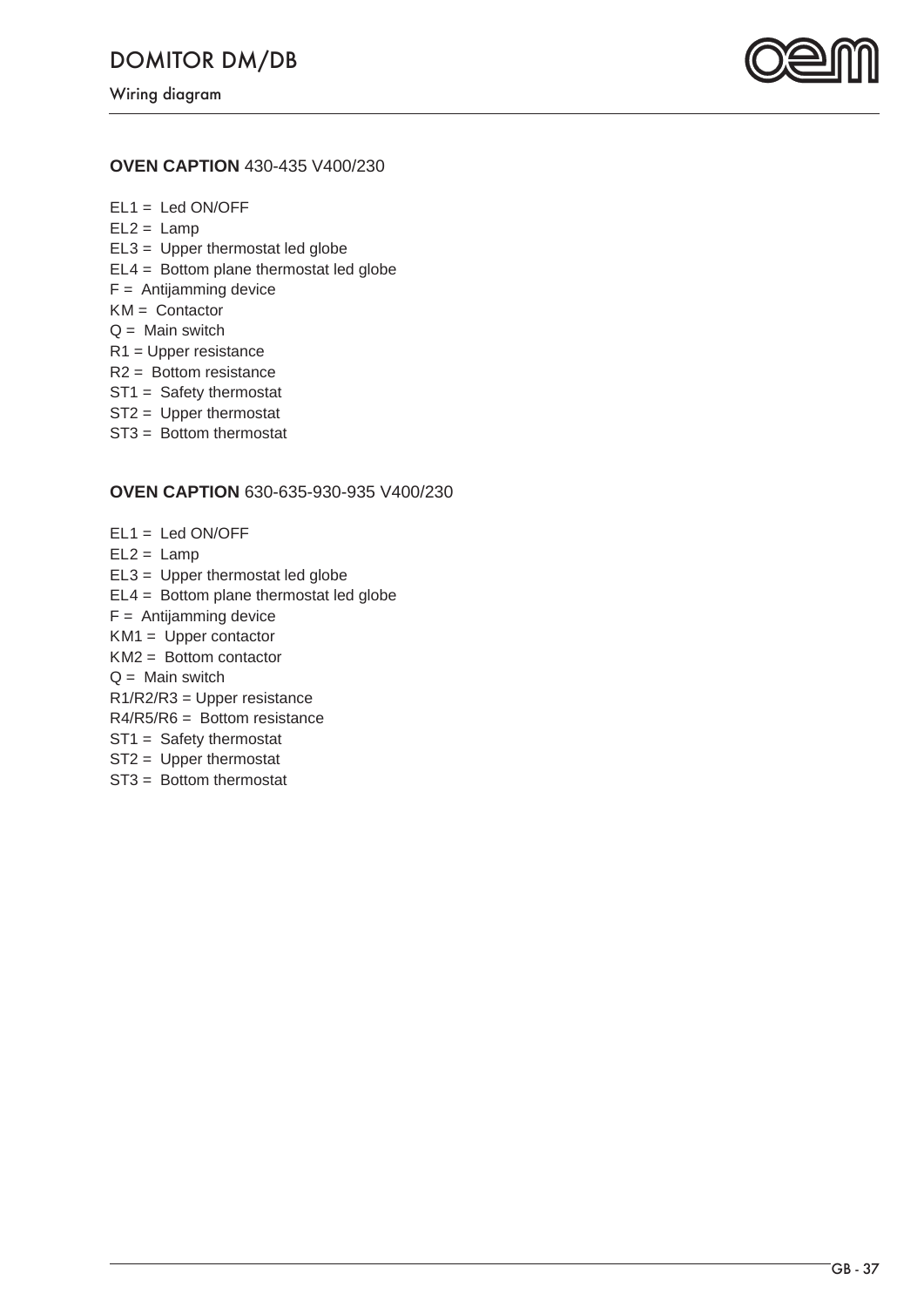

#### **OVEN CAPTION 830-835 V400/230**

#### **UPPER ROOM**

- **EL1 =** Led ON/OFF  $EL2 =$  Lamp **EL3 =** Upper thermostat led globe **EL4 =** Bottom plane thermostat led globe **F1 =** Antijamming device **KM1 =** Contactor
- **Q1 =** Main switch
- **R1 =** Upper resistance
- **R2 =** Bottom resistance
- **ST1 =** Safety thermostat
- **ST2 =** Upper thermostat
- **ST3 =** Bottom thermostat

#### **BOTTOM ROOM**

- **EL5 =** Led ON/OFF
- **EL6 =** Lamp
- **EL7 =** Upper thermostat led globe
- **EL8 =** Bottom plane thermostat led globe
- **F2 =** Antijamming device
- **KM2 =** Contactor
- **Q2 =** Main switch
- **R3 =** Upper resistance
- **R4=** Bottom resistance
- **ST4 =** Safety thermostat
- **ST5 =** Upper thermostat
- **ST6 =** Bottom thermostat